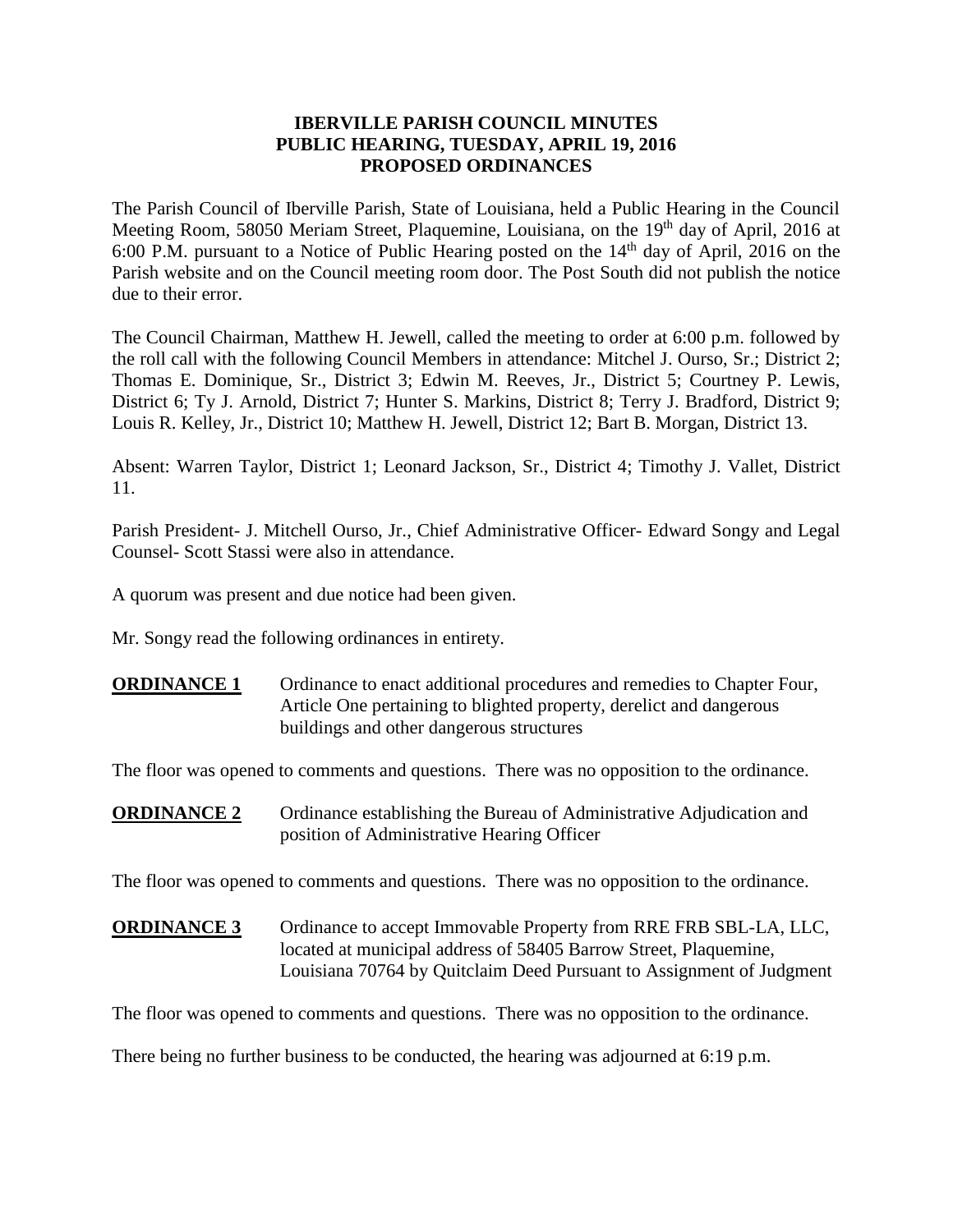# /s/ KIRSHA D. BARKER /s/ MATTHEW H. JEWELL COUNCIL CLERK COUNCIL CHAIRMAN

# **IBERVILLE PARISH COUNCIL MINUTES REGULAR MEETING, TUESDAY, APRIL 19, 2016**

The Parish Council of Iberville Parish, State of Louisiana, met in Regular Session, in the Council Meeting Room, 2nd Floor, Courthouse Building, 58050 Meriam Street, Plaquemine, Louisiana, on the  $19<sup>th</sup>$  day of April, 2016.

The Council Chairman, Matthew H. Jewell, called the meeting to order at 6:30 p.m. followed by the roll call with the following Council Members in attendance: Mitchel J. Ourso, Sr.; District 2; Henry J. Scott, Jr., District 3; Leonard Jackson, Sr., District 4; Edwin M. Reeves, Jr., District 5; Salaris G. Butler, Sr., District 6; Howard Oubre, Jr., District 7; Hunter S. Markins, District 8; Terry J. Bradford, District 9; Louis R. Kelley, Jr., District 10; Matthew H. Jewell, District 12; Bart B. Morgan, District 13.

Absent: Warren Taylor, District 1; Timothy J. Vallet, District 11.

Parish President- J. Mitchell Ourso, Jr., Chief Administrative Officer- Edward Songy and Legal Counsel- Scott Stassi were also in attendance.

A quorum was present and due notice had been posted on the Parish website and on the Council meeting room door on the 14<sup>th</sup> day of April, 2016. The Post South did not publish the notice due to their error. The Pledge of Allegiance followed.

Council Chairman Jewell called for anyone wanting to make public comments to register with the Clerk. No one registered to speak.

#### PRESENTATIONS AND APPEARANCES

- A) Proclamation for Autism Awareness Month
	- Chairman Jewell read aloud the Proclamation for Autism Awareness Month. The proclamation was presented to Ms. Teresa Wilson and Mr. Daniel Verret representing Families Helping Families of Greater Baton Rouge. Ms. Teresa Wilson came before the council to speak on behalf of the organization and to announce their upcoming "7th Annual Active for Autism Run/Walk and Family Fun Fest" on Saturday, April 30, 2016. The event promotes awareness for those affected by autism. Mr. Daniel Verret came before the Council to thank them for the proclamation and for promoting autism awareness in Iberville Parish. A picture was taken for the newspaper.
- B) Proclamation for the National Fair Housing Law of 1968
	- Chairman Jewell read the proclamation aloud. The proclamation proclaimed the 48th Anniversary of the National Fair Housing Law, Title VIII of the Civil Rights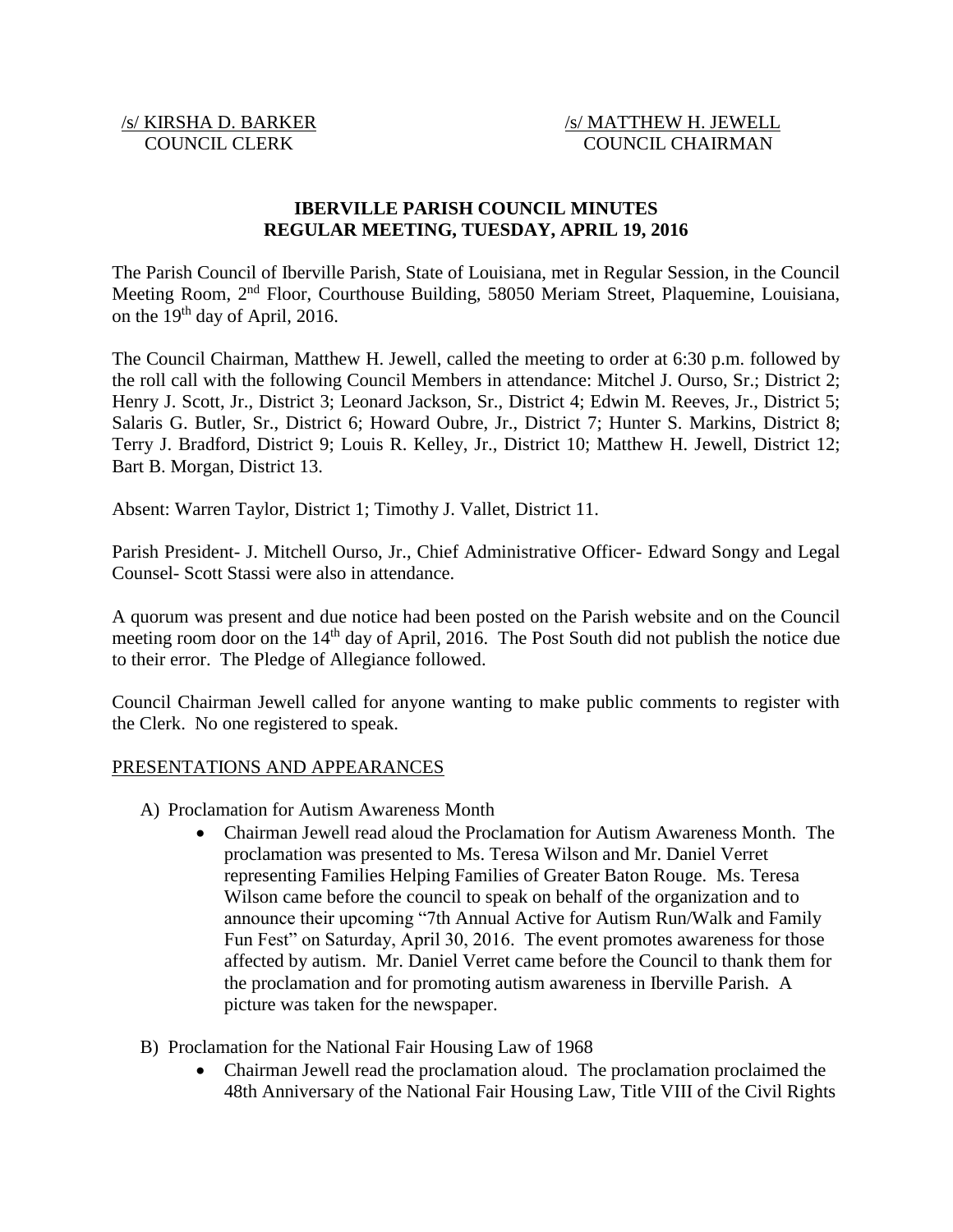Act of 1968, during the month of April, as an occasion for all Americansindividually and collectively- to rededicate themselves to the principle of freedom housing discrimination whenever it exists. The proclamation will be mailed to the LA Office of Community Development.

## APPROVAL OF MINUTES

Upon a motion by Councilman Reeves, and seconded by Councilman Bradford, it was moved to wave the reading of the minutes of April 19, 2016 and approve as corrected.

The motion having been duly submitted to a vote was duly adopted by the following yea and nay votes on roll call:

YEAS: Ourso, Dominique, Jackson, Reeves, Lewis, Arnold, Markins, Bradford, Kelley, Morgan. NAYS: None. ABSTAIN: None. ABSENT: Taylor, Vallet.

The motion was declared adopted by the Chairman.

## PRESIDENT'S REPORT

President Ourso reported on the following:

- President Ourso asked the Council to please support the two ordinances that are being introduced tonight. He recommends appointing Attorney Arthur N. Bagwell as the Parish's Administrative Hearing Officer.
- President Ourso provided the Council with pictures of the following: the water tower on Belleview Road is currently being raised, the process of raising the Choctaw water tower will begin on April 26, 2016, and pictures of Price Street's drainage improvements.
- Water District #3 experienced a boil water advisory. The water line was placed before President Ourso's administration, and over time the root system broke through the water line. The Department of Health and Hospitals (DHH) lifted the advisory as soon as the Parish replaced the water line and provided samples.
- The asbestos abatement process will begin at the same time as the replacing of the HVAC system in the Courthouse. The Parish will declare a state of emergency and will alternate closing each floor of the Courthouse for an estimated 30 days. President Ourso met with the elected officials and they will work together to relocate their offices during this state of emergency.

#### CHAMBER OF COMMERCE REPORT

Mr. Hank Grace was not present.

# FINANCIAL REPORT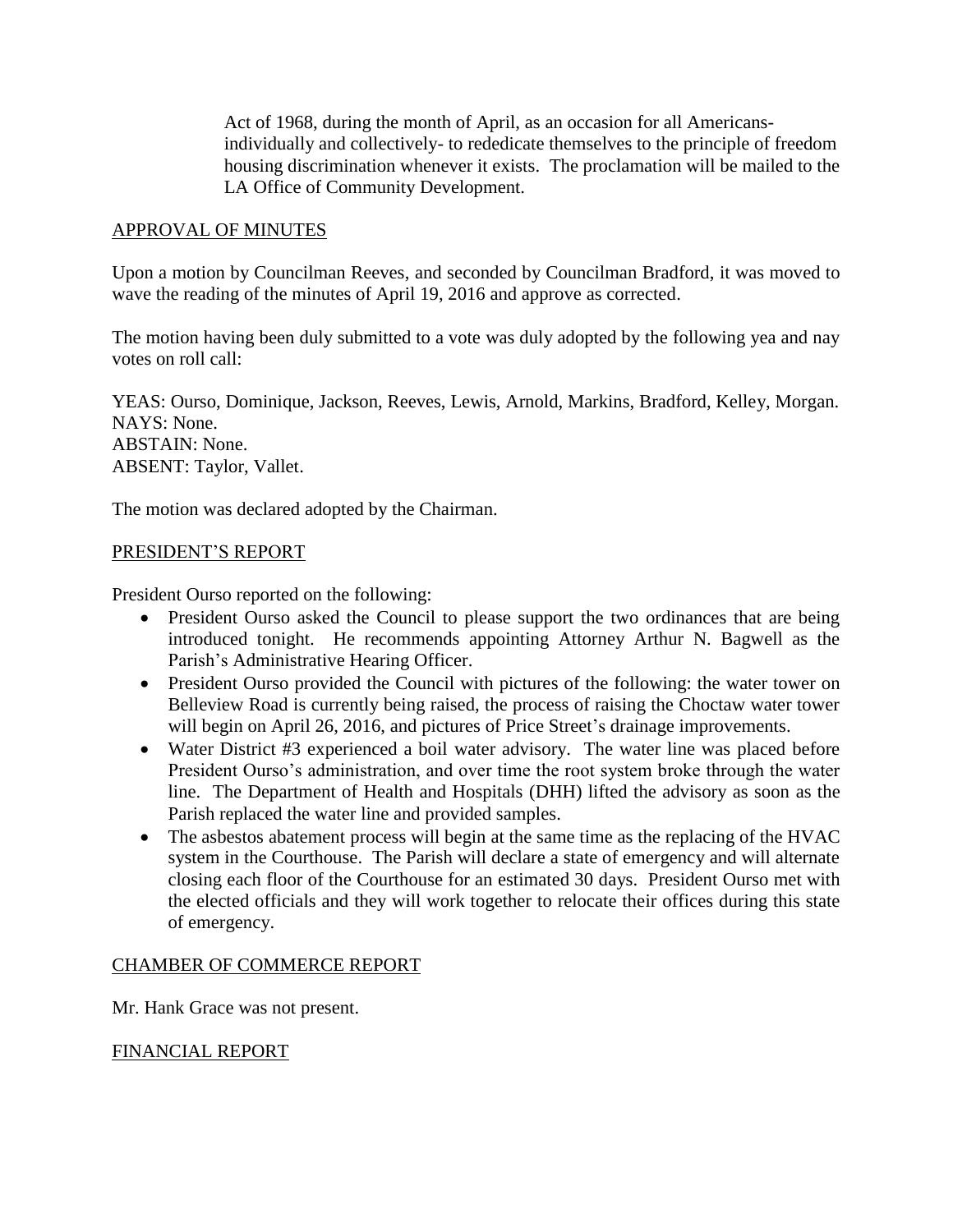Mr. Randall Dunn stated financial statements have been sent out. The Finance Department is currently closing out last year and submitting paperwork to the auditors.

#### OLD BUSINESS

#### **ORDINANCE IPC# 005-16**

#### **ORDINANCE TO ENACT ADDITIONAL PROCEDURES AND REMEDIES TO CHAPTER FOUR PERTAINING TO BLIGHTED PROPERTY, DERELICT AND DANGEROUS BUILDINGS AND OTHER DANGEROUS STRUCTURES**

WHEREAS, there is a need to protect the public safety, health and welfare of the citizens of the Parish of Iberville in regard to blighted property, derelict and dangerous buildings and other dangerous structures located within the Parish of Iberville.

WHEREAS, there are numerous blighted properties, derelict and dangerous buildings and structures located in Iberville Parish. The spread of blight and the number of blighted, dangerous and derelict properties and structures in Iberville Parish continues to increase from year to year. Additionally, the number of violations of public health, housing, fire code and environmental violations continues to increase. There is a need to establish a manner in which to effectively and efficiently reduce the spread of blight and decrease the number of blighted, dangerous and derelict properties and structures within Iberville Parish.

WHEREAS, in addition to the procedures and remedies set forth in the complied ordinances for the Parish of Iberville, in Chapter Four, Article One, Section 4-1 through Section 4-11, the following procedures and remedies are enacted pertaining to blighted property, derelict and dangerous buildings and other dangerous structures:

# **ARTICLE V: BLIGHTED PROPERTY, DERELICT AND DANGEROUS BUILDINGS AND OTHER DANGEROUS STRUCTURES PROHIBITED**

#### **Section One: Findings and declarations**

In addition to and in accordance with the determination made and the authority granted by Louisiana law to secure and remove any building or other structure which, by reason of its nature or condition, endangers the public welfare or safety, La. R.S. 33:1236(49), relating to the repair and condemnation of buildings, dwellings, and other structures that have become derelict and present a danger to the health and welfare of residents of the parish, and La. R.S. 14:107.3, relating to criminal blighting of property, which means those commercial or residential premises, including lots, which have been declared vacant, uninhabitable, and hazardous by the administrative hearing officer, any such building or other structure which, by reason of its nature or condition, endangers the public welfare or safety, any such buildings, dwellings and other structures that have become derelict and present a danger to the health and welfare of residents of the parish, and any commercial or residential premises, including lots, which have been declared vacant, uninhabitable, and hazardous by the administrative hearing officer are hereby declared to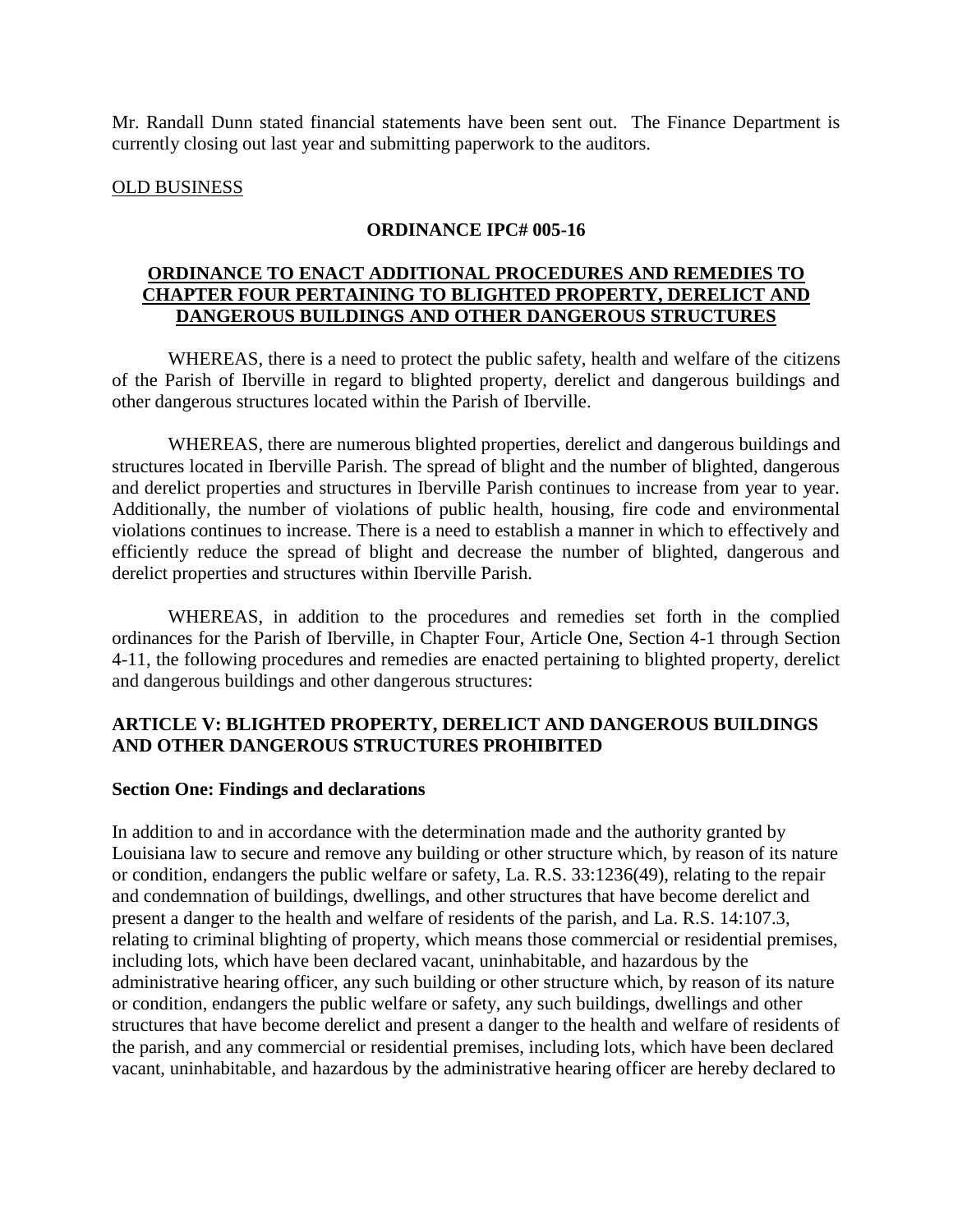constitute a public nuisance, which is expressly prohibited and which may be abated as such in accordance with the provisions of this part.

For purposes of this ordinance, any property defined as "blighted property," "derelict and dangerous," "otherwise dangerous to human life" or "vacant or not lawfully occupied" shall constitute a public nuisance. Any property that is determined to be a public nuisance, following due notice and a hearing conducted in accordance with the provisions set forth herein, shall be ordered by the hearing officer to be secured and repaired, or the violation corrected, or, depending upon the circumstances, shall declare the property condemned and order it to be demolished and removed. Additionally, the hearing officer shall have all such other authority as set forth herein after.

# **Section Two: Standards and Definitions**

A. Blighted Property. For the purposes of, and in order to meet the provisions of, R.S. 14:107.3:

(1) "Blighted property" means those commercial or residential premises, including lots, which have been declared vacant, uninhabitable, and hazardous by an administrative hearing officer. Such premises may include premises which, because of their physical condition, are considered hazardous to persons or property, have been declared or certified blighted, and have been declared to be a public nuisance by an administrative hearing officer.

(2) "Housing violations" means only those conditions in privately owned structures which are determined to constitute a threat or danger to the public health, safety, and welfare or to the environment.

(3) "Public nuisance" for purposes of blighted property, means any garage, shed, barn, house, building, or structure, that by reason of the condition in which it is permitted to remain, may endanger the health, life, limb, or property of any person, or cause any hurt, harm, damages, injury, or loss to any person in any one or more of the following conditions:

(a) The property is dilapidated, decayed, unsafe, or unsanitary, is detrimental to health, morals, safety, public welfare, and the well-being of the community, endangers life or property, or is conducive to ill health, delinquency, and crime.

(b) The property is a fire hazard.

(c) The conditions present on the property and its surrounding grounds are not reasonably or adequately maintained, thereby causing deterioration and creating a blighting influence or condition on nearby properties and thereby depreciating the value, use, and enjoyment to such an extent that it is harmful to the public health, welfare, morals, safety, and the economic stability of the area, community, or neighborhood in which such public nuisance is located.

B. Derelict and Dangerous. R.S. 33:1236 (49)(a)(I)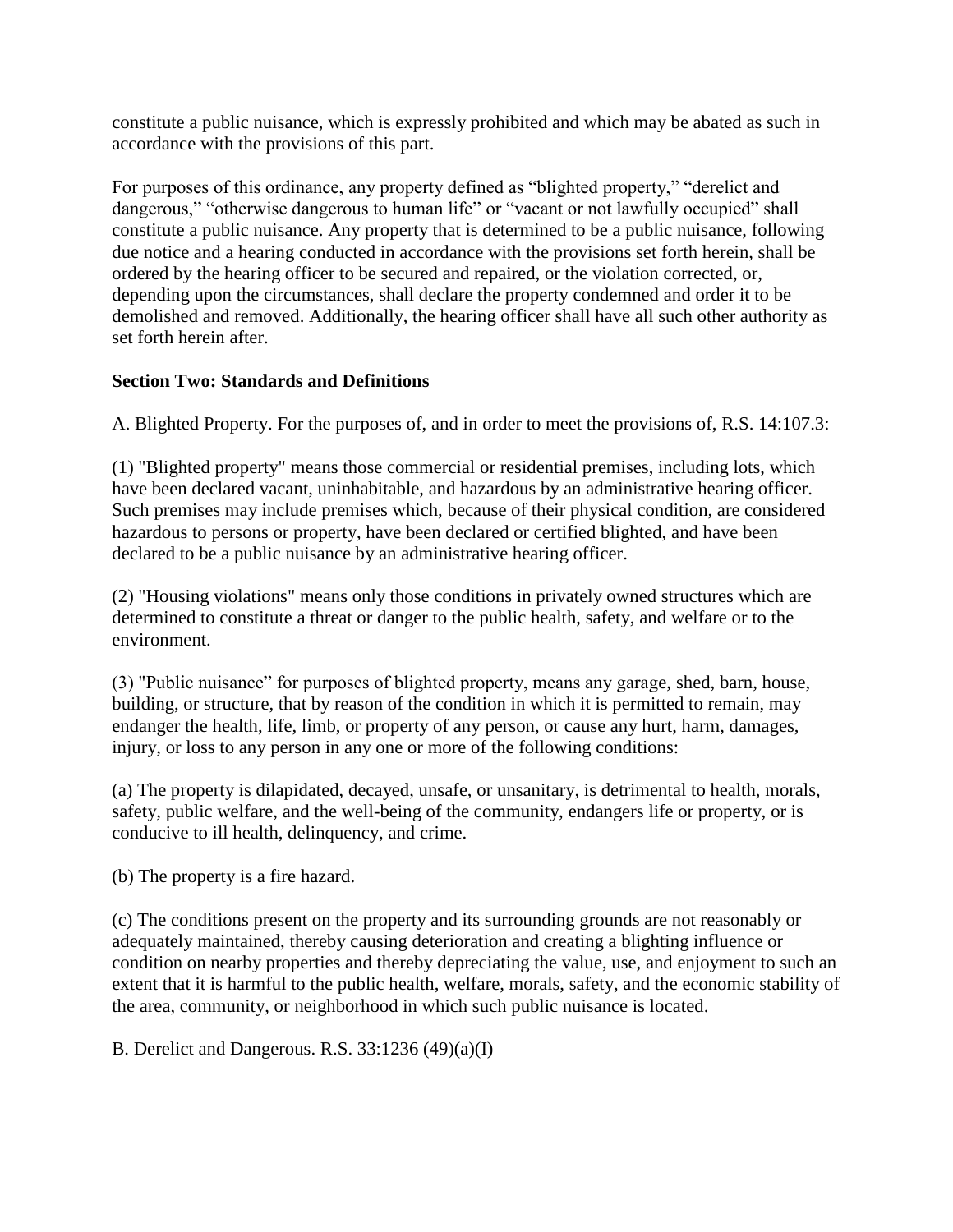(1) The phrase "derelict and present a danger to the health and welfare," as used herein, shall include, but not be limited to, buildings or structures which have any of the following characteristics:

(a) Those which are structurally unsafe, as follows:

(i). Those which have interior walls or other vertical structural members that list, lean or buckle to such an extent that a plumb line passing through the center of gravity falls outside the middle third of its base.

(ii). Those which, exclusive of the foundation, show thirty-three (33) percent or more of damage or deterioration of the supporting member or members or fifty (50) percent of damage or deterioration of the non-supporting, enclosing or outside walls or covering.

(iii). Those which have improperly distributed loads upon the floors or roofs or in which the same are overloaded, or which have insufficient strength to be reasonably safe for the purpose used.

(iv). As a result of deterioration, inadequate maintenance, damage by fire, wind or other causes so to have become dangerous to life, safety, morals or the general health and welfare of the occupants or people of the parish.

(b) Those which are unhealthful, as follows:

(i). Those which are so dilapidated, decayed or unsanitary or which so utterly fail to provide the amenities essential to decent living that they are unfit for human habitation, or are likely to cause sickness or disease, so as to work injury to the health, morals, safety or general welfare of those occupying such building.

(c) Those which constitute a fire hazard, as follows:

(i). Those buildings containing electrical wiring and appliances in dangerous and defective conditions likely to cause fire. Electrical wiring and appliances installed or in use which are not in compliance with the provisions of any ordinance of the parish regarding such wiring or appliances and the installation thereof shall be deemed dangerous and defective.

(ii). Those buildings containing gas plumbing or appliances in dangerous or defective condition likely to cause fire. Gas plumbing or appliances installed or in use which are not in compliance with the provisions of any ordinances of this parish regulating such plumbing and appliances and the installation thereof shall be deemed dangerous and defective.

(iii). Those buildings which contain combustible or explosive matter or accumulation of rubbish, trash or unnecessary accumulation of waste paper, boxes, shavings or any highly flammable materials especially liable to fire, therein, or in close proximity thereto.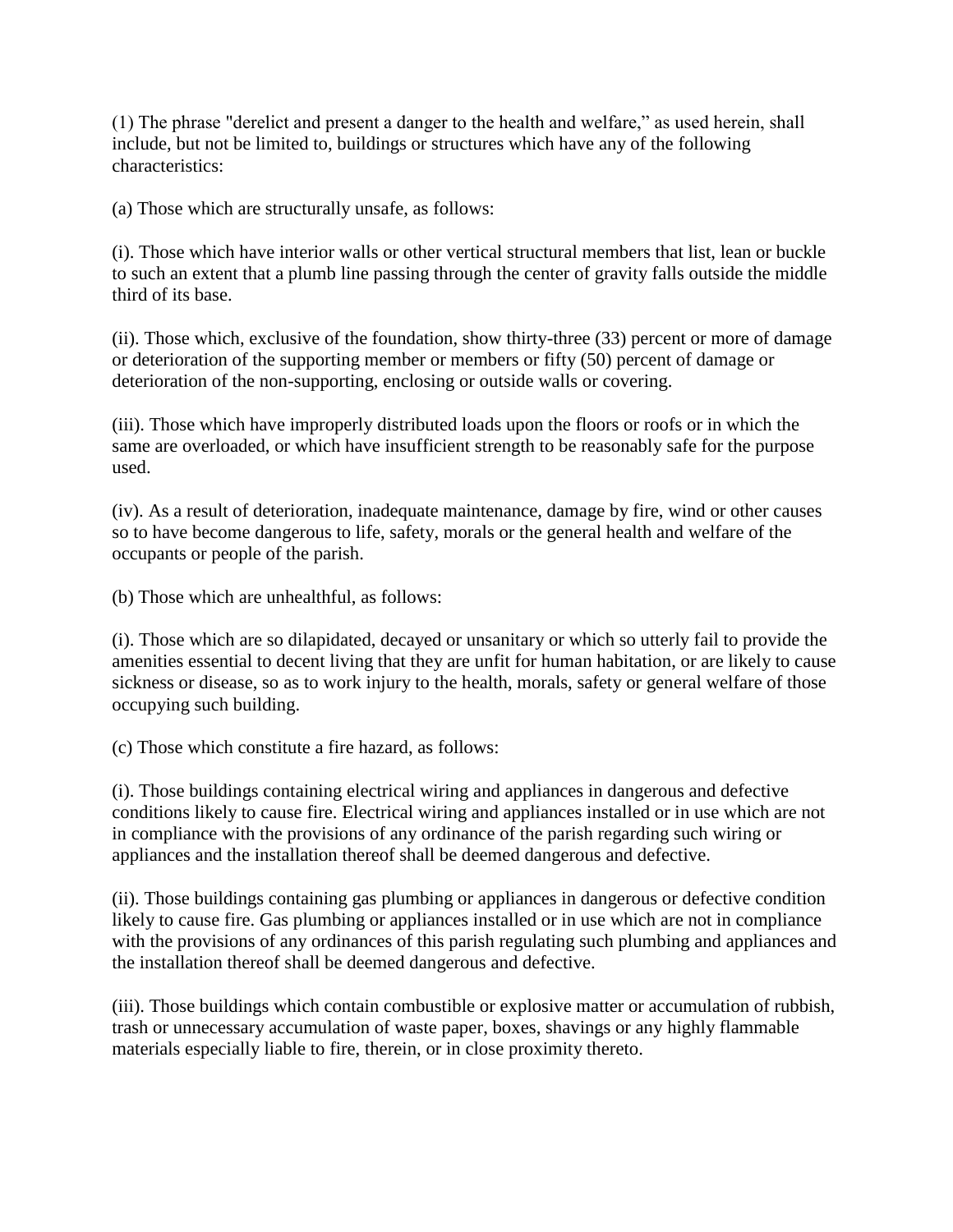(iv). Those buildings containing numerous openings in the walls or other unstopped spaces throughout, attributable to vandalism or general disrepair, which increased the risk of conflagration in the area.

(v). Those buildings which are vacant and have windows, doors or other openings which remain unsecured permitting entry by unauthorized persons.

(vi). Those buildings which contain other fire hazards in violation of the National Fire Prevention Act, the state fire marshal act, the building code, and provisions of the Code or other ordinances of this parish if the violation is of such a nature that the building constitutes a danger to its occupants and/or others.

(d) Those which are otherwise dangerous to human life:

(i). Those, regardless of their structural condition, which have during times that they were not actually occupied by their owners, lessees or other invitees, been left unsecured from unauthorized entry to the extent that they may be entered and utilized by vagrants or other uninvited persons as a place of harborage or may be entered and utilized by children as a play area.

(ii). Those which have part thereof which are so attached that they may fall and injure members of the public or property.

(iii). Those which are not provided with adequate egress.

(iv). Those buildings existing in violation of any provisions of this Code, the building code, the fire code, or other ordinances of this parish if the violation is of such a nature that the building constitutes a danger to its occupants and/or others.

C. Vacant or Not Lawfully Occupied: "Vacant or not lawfully occupied" building or other structure shall include but not be limited to any premises which is not actually occupied by its owner, lessee, or other invitee, and has been left unsecured or inadequately secured from unauthorized entry to the extent that the premises may be entered and utilized by vagrants or other invited persons as a place of harborage or any premises which by reason of dilapidation, deterioration, state of disrepair, or other such status is otherwise detrimental to or endangers public safety, health or welfare. The property does not have to have been declared blighted.

D. Secured: For the purposes of this Section, the term "secured" shall mean the closing of the building or structure by means of placing or attaching boards or other materials over doors, windows, and other means of entrance in order to prohibit persons from entering the building or structure and in order to maintain it in its present condition without further damage to such building or structure or danger to the public welfare and safety.

(1) A building that is boarded up, fenced or otherwise secured in any manner may, nevertheless, be deemed to be a dangerous building under the foregoing criteria if: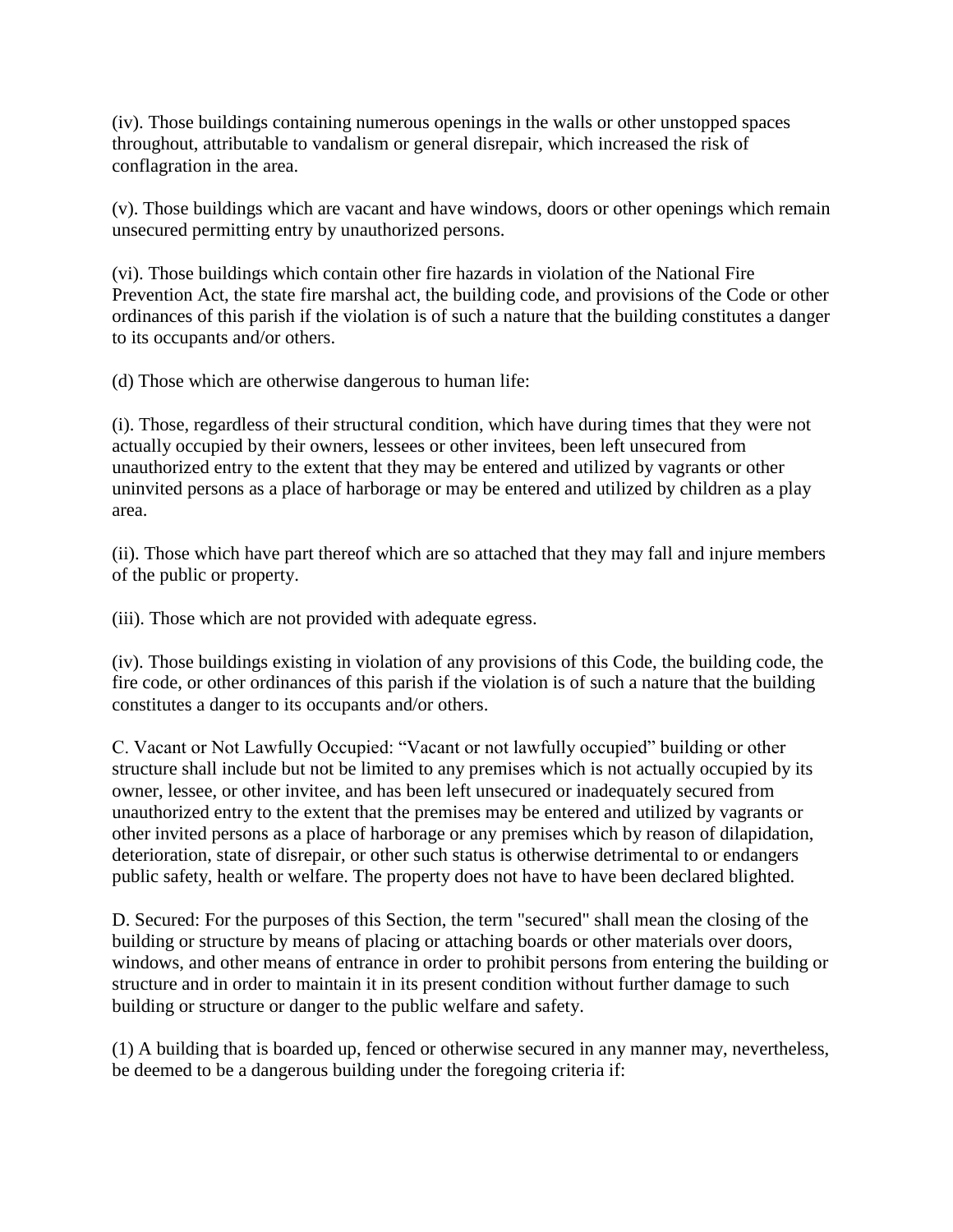(a). The building constitutes a danger to the public even though secured from entry; or

(b). It is found that the means utilized to secure the building are not adequate to prevent unauthorized entry of the building.

## **Section Three: Hearing; notice and placarding of building or structure**

Hearings before the administrative hearing officer shall be conducted in accordance with the provisions set forth in the ordinance establishing the Bureau of Administrative Adjudication and the Administrative Hearing Officer.

(a) If a building or structure has, upon inspection, been found to be in violation of the provisions set forth herein above, the building shall be posted with a violation notice and a written notice of the hearing shall be made in accordance with the provisions of the ordinance establishing the Bureau of Administrative Adjudication and the Administrative Hearing Officer.

(b) After completion of the presentation of testimony by all parties appearing at the scheduled hearing, the hearing officer shall make written findings of fact as to whether or not the building or structure constitutes "blighted property," "derelict and dangerous," "otherwise dangerous" or vacant or not lawfully occupied" according to the definitions and standards set forth in Section Two herein.

If the hearing officer finds that the building or structure is in violation of the standards and definitions set forth in Section Two herein above, the hearing officer shall issue an order directing the owner, occupant and all other persons having an interest in said building as shown by the mortgage and conveyance records of the parish where the land is located:

(1) That the building shall be vacated if same is occupied and the hearing officer finds that the building is in such condition as to make it dangerous to the health, safety or welfare of its occupants;

(2) That the building shall be either repaired or demolished and removed (at the owner's option), if it can reasonably be brought into compliance by repair;

(3) That the building be demolished and removed if it cannot reasonably be repaired; and

(4) If the building is unoccupied and the condition of the building is such that it may be brought into compliance by securing it from unauthorized entry, then the order may provide that it be secured and be kept secured and may include or adopt written specifications that must be complied with in securing the building and the order may provide that the building be demolished and removed if it is not secured in compliance therewith.

If the hearing officer finds that the building or structure is in violation of the standards and definitions set forth Section Two herein above, the hearing officer shall order that the parish place a notice or notices in a conspicuous place on such building; such notice to read as follows: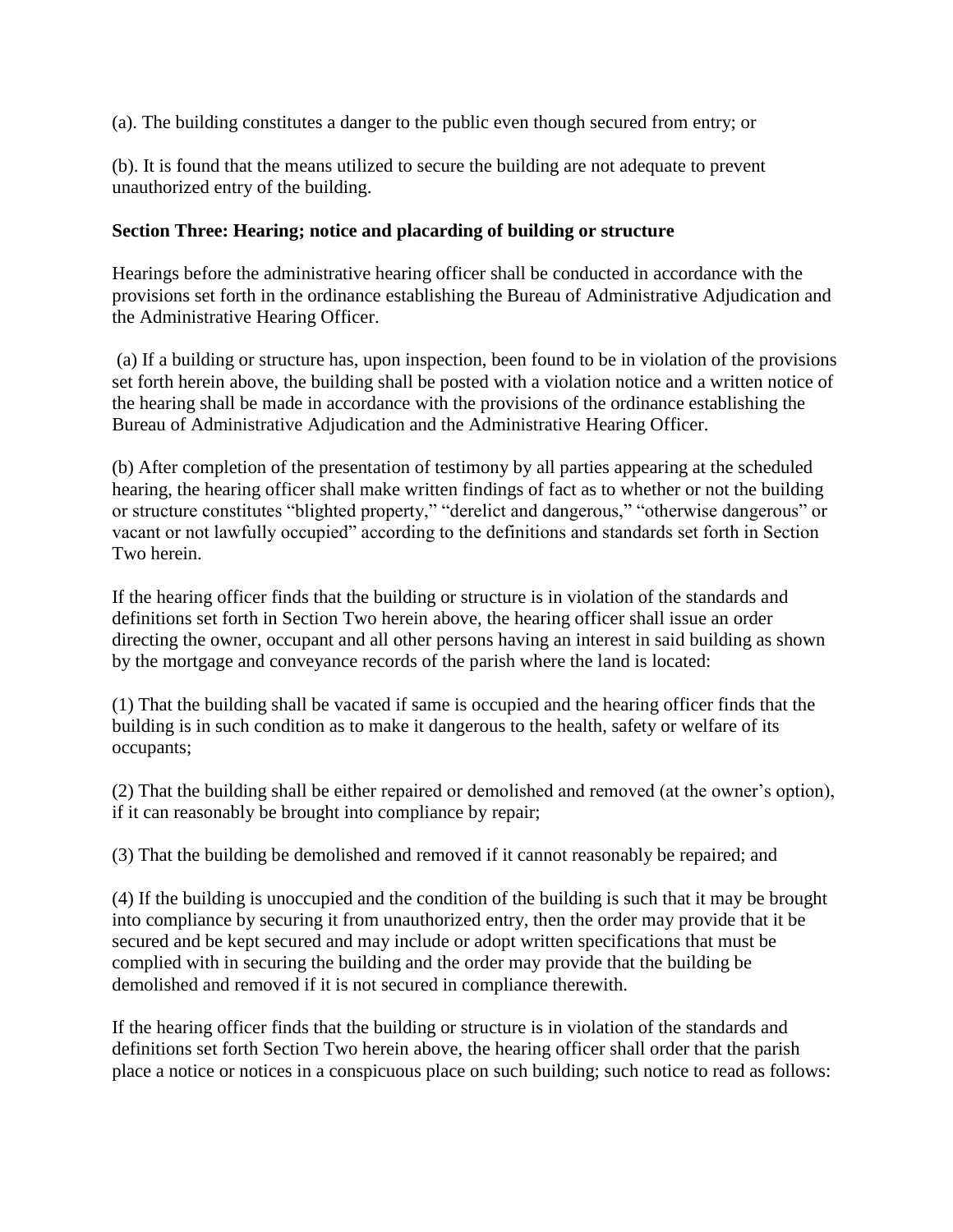"This building has been found to be a dangerous building. Occupancy of this building is prohibited by law as such occupancy is dangerous to the health, safety and welfare of its occupants. This notice is posted (here the notice shall set forth the date and hour such notice is posted). All persons must vacate this building not later than forty-eight (48) hours after the time of posting and shall not re-enter the same until the parish finds that the building has been repaired so as to be in compliance with the ordinances of the Parish of Iberville with the requisite permits and inspections." This notice shall remain on this building until it is repaired or demolished.

If the hearing officer finds that the building is in such condition that repairs are allowed, the hearing officer shall order that the parish post a notice or notices in conspicuous place on such building, such notice(s) to read as follows:

"This building has been found to be a dangerous building by the Parish of Iberville. No person shall enter this building except persons authorized by the owner who enter solely for the purpose of correcting the hazardous conditions therein with the requisite permits and inspections of Iberville Parish." This notice shall remain on this building until it is repaired or demolished.

The persons having an interest in the property shall be given a reasonable period of time in which to comply with the hearing officer's order, such period not to exceed thirty (30) days, unless, in the judgment and discretion of the hearing officer, it is determined that a greater period of time is necessary. The order shall state the date by which the action ordered must be completed, and state that the Parish agency or department having enforcement responsibility shall cause the building to be vacated, repaired and/or demolished if the persons having an interest in the property do not comply with the order. The order of the hearing officer shall be served on all persons having an interest in the property as provided in the ordinance establishing the Bureau of Administrative Adjudication and the Administrative Hearing Officer. A copy of the order of the hearing officer shall also be filed in the mortgage and conveyance records of the parish in which the land lies.

( c) If the persons having an interest in the property fail to comply with the order of the hearing officer within the time specified in the order for compliance, the Parish agency or department having enforcement responsibility shall cause such building to be vacated, repaired and/or demolished pursuant to the order of the hearing officer.

(d) In any instance in which an order had been issued that a building be brought into compliance by securing the building and the owner complies with the order by securing the building, the hearing officer's case file shall, nevertheless, remain active for a period of three (3) years from the date of signature of the order. The Parish agency or department having enforcement responsibility may request that the hearing officer reconvene the hearing if he receives evidence that the building has not remained secured and is in contravention of this Article. Upon notice to the owner, lien holders, occupants and other persons having an interest in the property, the hearing officer shall reconvene the hearing. If the hearing officer finds that the building remains a dangerous building notwithstanding the owner's efforts to secure it, he may issue a revised order that the building be demolished.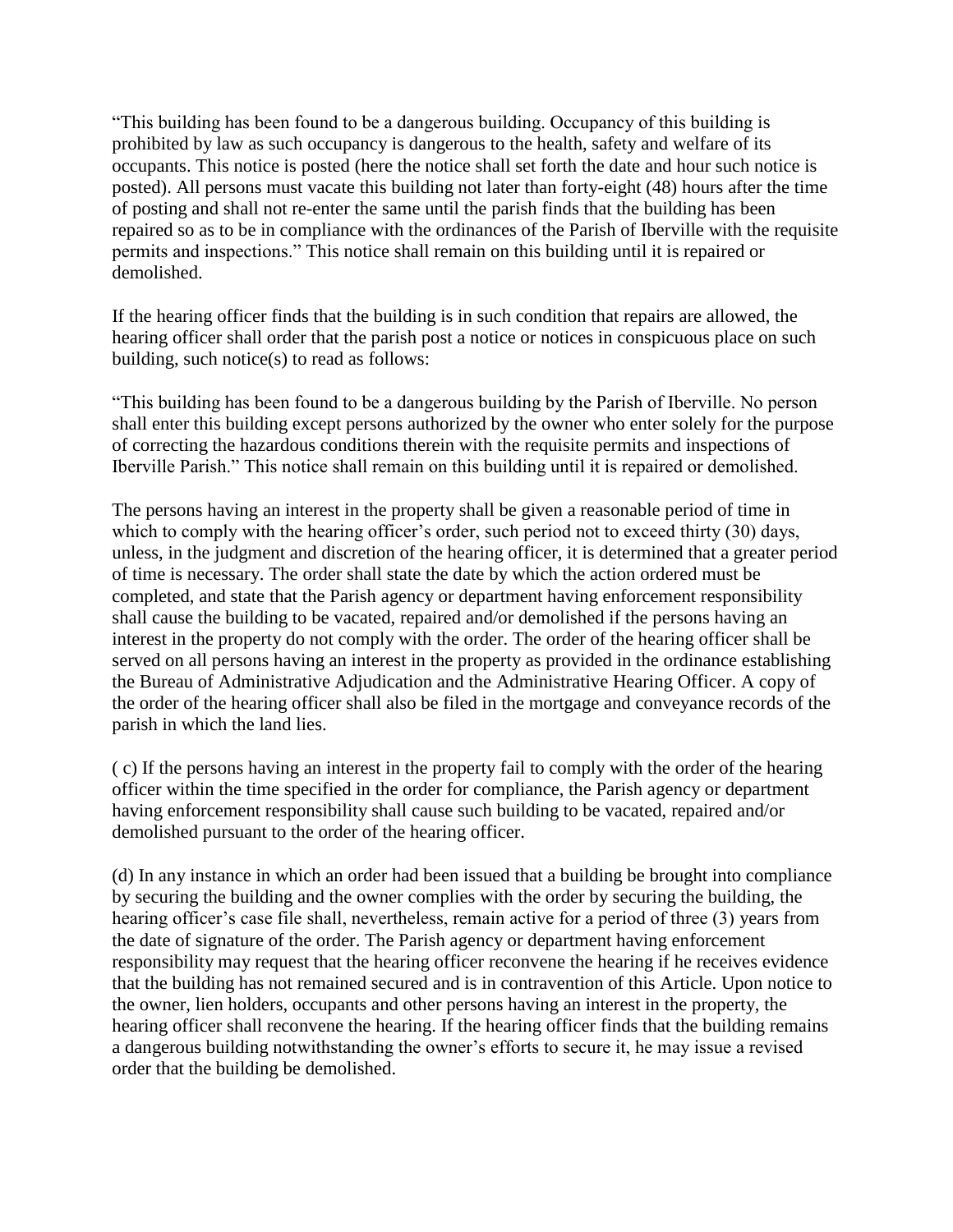#### **Section Four: Emergencies**

A. In cases where it reasonably appears that there is immediate danger to the health, life or safety of any person unless the building is immediately repaired, vacated, demolished or secured, the Parish agency or department having enforcement responsibility shall report such facts to the director of the department of inspection and code enforcement. If the director finds that there is in fact an immediate danger to the health, life or safety of any person unless the building is immediately repaired, vacated, demolished or secured, he shall cause the immediate repair, vacation, demolition or securing of such building, without any requirement for notice to the owner or interested parties in advance.

B. Whenever the director causes a building to be repaired, vacated, demolished or secured pursuant to this section, he shall cause a notice, as described in Section 19(b) of the ordinance establishing the Bureau of Administrative Adjudication and the Administrative Hearing Officer to be posted on the building.

Further, whenever the director causes a building to be repaired, vacated, demolished or secured pursuant to this section, he shall also cause notice to be given to the owners and lien holders of the building, all persons having possession of any portion thereof, and all other persons who may have an interest in the building that a hearing will be held concerning the orders issued in connection therewith. The notice shall set forth the specific conditions which render the building an immediate danger, within the standards set forth herein above, the date, time and place of such hearing, that all persons having an interest in the building may appear in person and/or be represented by an attorney, and may present testimony and may cross-examine all witnesses. The notice shall comply with the provisions set out in the ordinance establishing the Bureau of Administrative Adjudication and the Administrative Hearing Officer, however, the hearing shall be held as soon as it is reasonably possible, but in no case later than ten (10) days after the director of the Parish agency or department having enforcement responsibility has caused the building to be repaired, vacated, demolished or secured, unless all persons having either an ownership interest or a possessory interest in the building request a continuance of the hearing. At such a hearing, the burden shall be upon the parish to show that there was an immediate danger to health, life or safety necessitating immediate action, and whether the building constitutes a dangerous building within the provisions of this article at the time of the hearing. After completion of the presentation of the testimony by all parties appearing, the hearing officer shall make written findings of fact as to whether or not the building was an immediate danger to health, life or safety necessitating the action taken by the director of the department of inspection and code enforcement, and whether the building was a dangerous building within the provisions of this article. If the hearing officer finds that there was an immediate danger to public health, life or safety that required the action that was taken, all administrative expenses and any cost of repair or demolition shall be calculated and assessed to the owners of the building, and shall constitute a lien and privilege on the land on which the building stands or stood, which shall bear legal interest at the rate provided by law. If the hearing officer finds that the building, at the time of the hearing, constitutes a dangerous building within the provisions of this article, he shall issue an order for its abatement as set out in Section Three above. The provisions of Section Three above, and Section Nineteen of the ordinance establishing the Bureau of Administrative Adjudication and the Administrative Hearing Officer shall be applicable to any such order.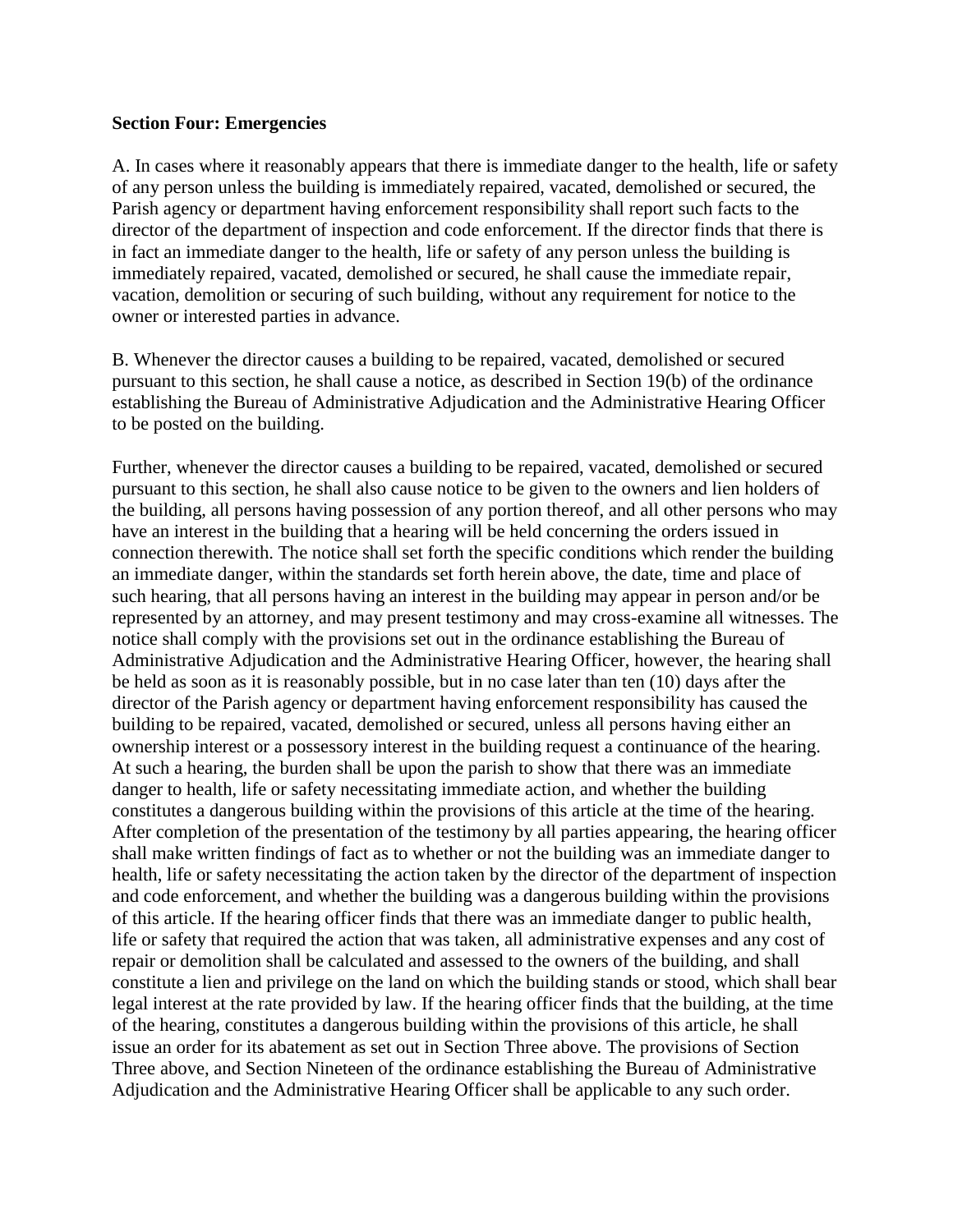# **Section Five: Caused By or Related To The Effects Of Natural Disasters**

A. When removal of debris and demolition of structures from private properties is necessitated by the effects of a natural disaster or other related causes, the Parish will adopt and incorporate, in full, a Plan for Demolition and Removal set out by Parish Council Resolution and/or by Emergency Executive Order of the Parish President, which will govern the demolition and removal of said structures and debris.

B. With respect to the provisions of this Section, any and all requirements to assess or levy fees, costs, liens and the like may be waived by the Office of the Parish President.

C. With respect to the provisions of this Section, any and all requirements for notice may be waived by the Office of the Parish President.

D. Where there exist any conflict between an adopted Plan under this Section and the other provisions of this code pertaining to blighted and derelict property, the Plan shall control.

E. Where there exists any conflict between an adopted Plan and an Emergency Executive Order, the Executive Order shall control.

# **Section Six: Civil Penalty**

For any violation of the provisions of this Article, a civil penalty of not less than \$100.00 per day and no more than \$500.00 per day shall be imposed by order of the Hearing Officer. Each day that the violation exist shall constitute a separate violation. In addition to the imposition of the aforesaid penalty, the Hearing Officer shall order the violator to pay all costs and fees incurred by the parish for securing, demolition or removal, or both, of such structures, and for maintenance of property in a sanitary condition.

#### **Section Seven: Liens**

Liens for removal and securing dangerous structures; maintenance of property; interest; assistance of National Guard.

A. (1) Upon failure of the property owner to pay any fine levied by the hearing officer, or any costs incurred by the parish for securing, or demolition or removal, or both, of such structures, and for maintenance of property in a sanitary condition, the hearing officer or finance director of the parish may file a certified copy of the order levying a fine or fines or a copy of an invoice reflecting the amount of such costs and fees with the recorder of mortgages, and the same, when so filed and recorded, shall operate as a lien and privilege in favor of the parish against the property.

(2) Any fine, costs and interest on costs incurred by the parish shall be paid prior to cancellation of the lien. The rate of interest shall not exceed the rate of legal interest, as provided in Civil Code Article 2924, and shall be computed from the date of recordation of the lien until paid or enforced.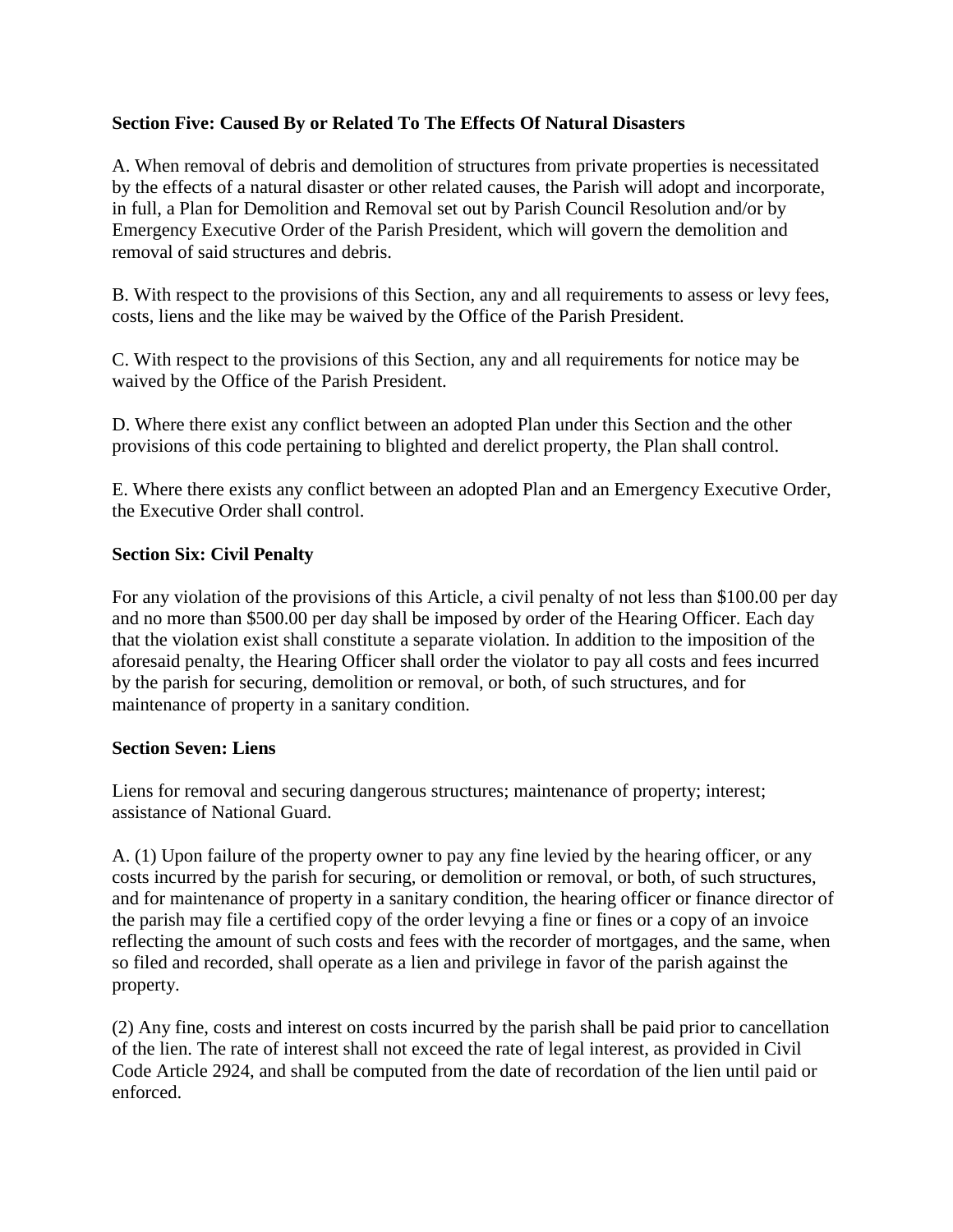(3) The lien obtained by the parish shall not only include the costs provided for in Subsection A of this Section but shall include all attorneys' fees and all costs incurred in the locating of the owner, notification of the owner, and the enforcement and collection of the amount secured by the lien.

B. (1) After the parish has levied such fine or fines or incurred such costs as constitute the lien and privilege on the property, the director of finance or equivalent officer may add said amounts to the next ad valorem tax bill of the owner, and said amount shall be subject to the same interest and penalties as delinquent ad valorem taxes.

(2) Alternatively, the privilege and lien may be enforced in the district court pursuant to the Code of Civil Procedure, and may be enforced either against the subject property or against the owner personally by ordinary process and subsequent seizure and sale or garnishment of other movable or immovable property of the owner pursuant to the Code of Civil Procedure.

(4) The amount of any parish lien operating against the property and any interest accruing thereon may be canceled in whole or in part by the governing authority of the parish in order to facilitate the sale or disposition of the property for the unpaid lien.

C. (1) The governing authority of the parish may request and the adjutant general may assign subject to the approval of the governor, national guard personnel and equipment to assist in the removal and demolition of condemned buildings, structures, or public nuisances. The provisions of this Subsection shall be applicable when the budget for the demolition and removal of condemned structures has been expended by the governing authority of the parish. However, the request must be accompanied by documentation that all procedural protections and substantive restraints have been adhered to by the parish.

(2) In the event all procedural protections and substantive restraints have been adhered to by the parish, the parish and its personnel and the national guard and its personnel shall not be liable to the owner of the building, structure, or public nuisance for any damages sustained resulting from the demolition of the building, structure, or public nuisance.

# **Section Eight: Appeals**

A. Any person or persons jointly or severally aggrieved by any decision of the Iberville Parish Hearing Officer shall have a right to appeal the decision in accordance with the provisions set forth in Section Twenty-Two of the ordinance establishing the Bureau of Administrative Adjudication and the Administrative Hearing Officer.

**NOW, THEREFORE BE IT ORDAINED** by the Iberville Parish Council, in regular session convened on the date set forth below, that the Iberville Parish Council enacts this Ordinance for the purpose of establishing additional procedures and remedies pertaining to blighted property, derelict and dangerous buildings and other dangerous structures.

This ordinance shall become effective on this the 19<sup>th</sup> day of April, 2016.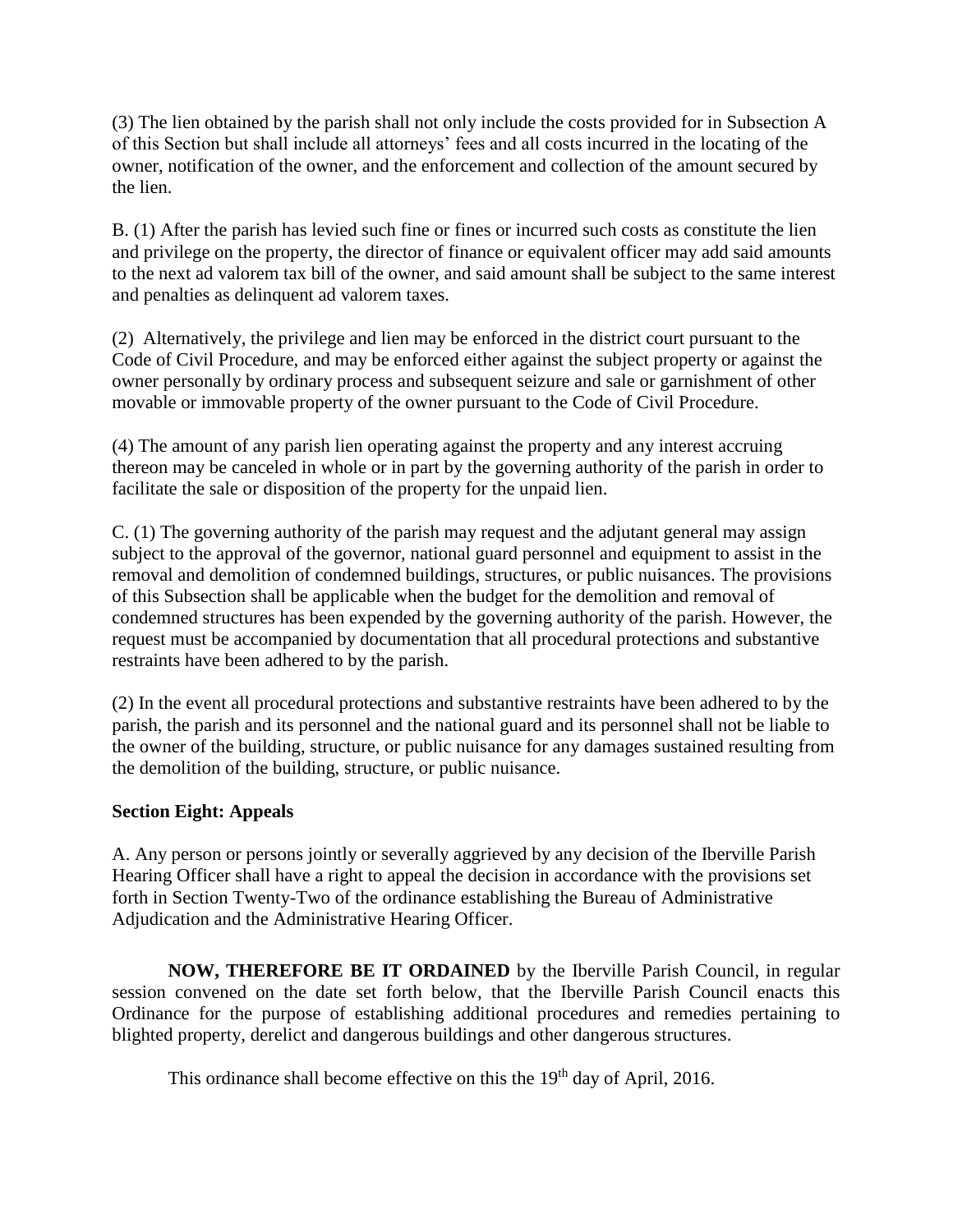The foregoing ordinance, which was previously introduced at a regular meeting of the Parish Council on the 15<sup>th</sup> day of March, 2016, and a summary thereof having been published in the official journal, the public hearing on this ordinance held on the  $19<sup>th</sup>$  day of April, 2016, at 6:00 p.m., in the Council Meeting Room, 58050 Meriam Street, Plaquemine, Louisiana, was brought up for final passage with a motion by Councilman Reeves, and seconded by Councilman Arnold, having been duly submitted to a vote, the ordinance was duly adopted by the following yea and nay vote on roll call:

YEAS: Ourso, Dominique, Jackson, Reeves, Lewis, Arnold, Markins, Bradford, Kelley, Morgan. NAYS: None. ABSTAIN: None. ABSENT: Taylor, Vallet.

The ordinance was declared adopted by the Chairman on the 19<sup>th</sup> day of April, 2016.

#### **ORDINANCE IPC# 006-16**

#### **ORDINANCE ESTABLISHING THE BUREAU OF ADMINISTRATIVE ADJUDICATION AND POSITION OF ADMINISTRATIVE HEARING OFFICER**

WHEREAS, there is a need to protect the public safety, health and welfare of the citizens of the Parish of Iberville in regard to blighted property, abandoned property and/or from violations of public health, housing, fire code, environmental and historic district ordinances occurring within the Parish of Iberville by owners of immovable property, their agents, tenants or representatives.

WHEREAS, there are numerous blighted and/or abandoned properties in Iberville Parish. The spread of blight and the number of abandoned properties in Iberville Parish continues to increase from year to year. Additionally, the number of violations of public health, housing, fire code and environmental ordinances, rules and regulations continues to increase. There is a need to effectively and efficiently reduce the spread of blight and decrease the number of abandoned properties in Iberville Parish in a timely manner.

WHEREAS, La R.S 13:2575, as revised in 2013 and which became effective June 12, 2013, allows for the establishment of an administrative adjudication hearing procedure, which provides a time period for persons charged with owning blighted or abandoned property or violating a public health, housing, fire code and environmental ordinance to have a hearing.

WHEREAS, La R.S 13:2575 further provides for the appointment of one or more hearing officer(s) who shall be empowered to conduct hearings in accordance with the provisions as set forth in this Ordinance.

BE IT ORDAINED that pursuant to the applicable provisions of La. R.S. 13:2575 and all other applicable statutes, ordinances, rules and regulations, the Bureau of Administrative Adjudication and position of Administrative Hearing Officer(s) is hereby established. Any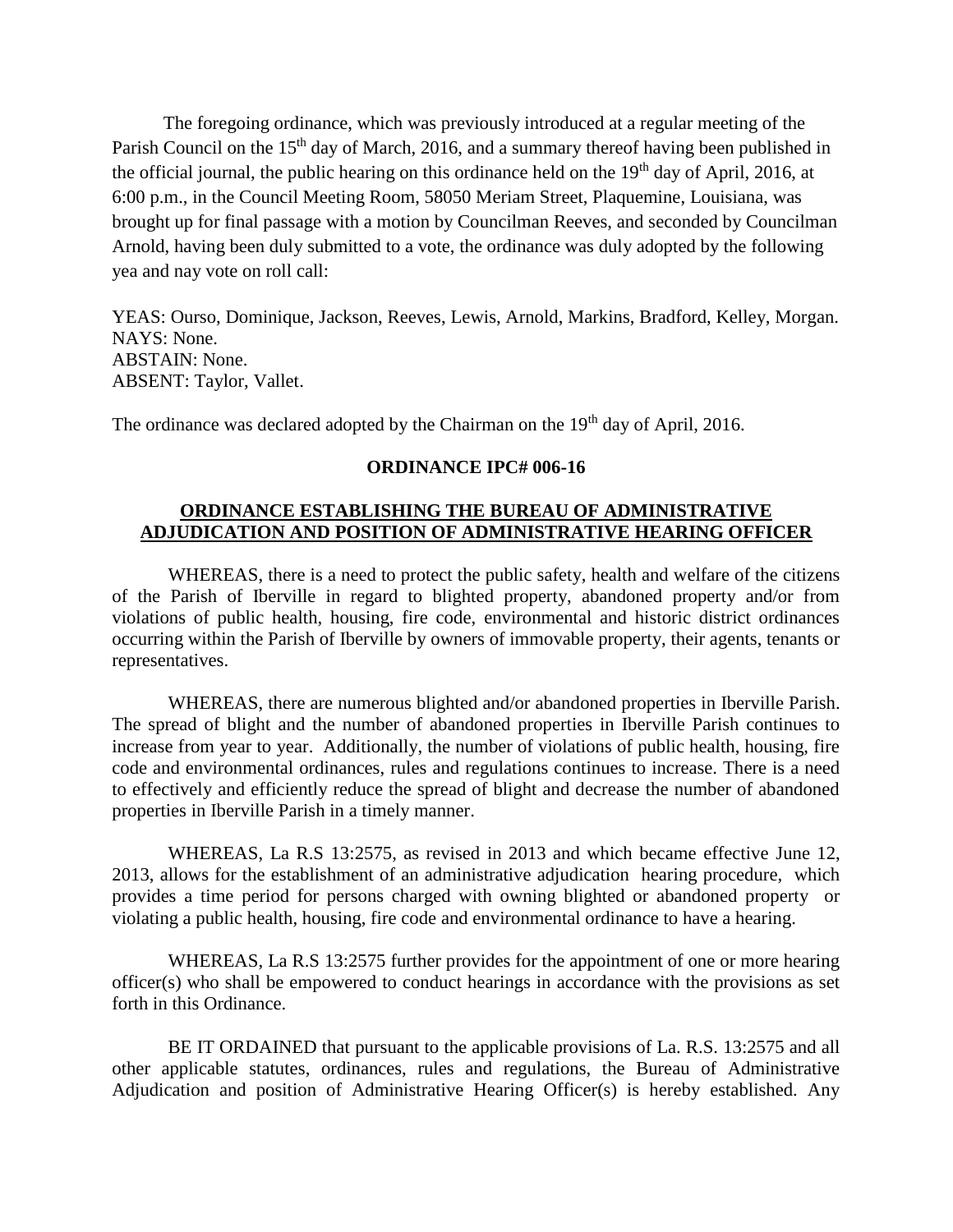agency or department of the Parish of Iberville having a responsibility for the enforcement of any public health, housing, fire code and environmental ordinance, or any matters involving or pertaining to blighted and/or abandoned properties may seek to affect correction of the violation and the imposition of civil fines, civil penalties, fees and hearing costs for violations of such Ordinances by the owners of movable and immovable property or their agents, tenants, representatives, licensees, permittees or any other interested party pursuant to the procedures for administrative adjudication established in the sections of this Chapter.

# **Section One: Definitions**

The following definitions shall apply in the interpretation of this Chapter. Whenever applicable, the terms used herein may be used interchangeably. The intent and spirit of these definitions is to include everyone and everything that is related to these Ordinances and the properties so affected:

"Parish" shall mean the Parish of Iberville, inclusive of the Office of the Parish President.

"Counsel to the Parish President" shall mean that person who serves exclusively as the in-house, executive counsel to the Office of the Parish President.

"Decision" or "order" shall mean an administrative act of the Administrative Hearing Officer under authority of this Chapter.

"Bureau" shall mean the office that heretofore has been created by Ordinance.

"Director" shall mean the head of a Parish agency or department which enforces any public health, housing, fire code, environmental regulation or any matters involving blighted and/or abandoned properties and any other Ordinance violations that have been determined by the Iberville Parish Council to be enforceable pursuant to this Chapter.

"He," "him", "her", and "she" shall be deemed to be interchangeable; it is understood that the masculine and feminine of any word is likewise interchangeable.

"Immovable property" shall mean any unimproved land, any improved land, and any buildings, structures or other things, of whatever nature or description, which are permanently attached to such land, and anything which is otherwise defined as immovable by law.

"Interested Person" shall mean and be deemed to include any person with an interest in this process.

"Licensee" shall mean and be deemed to include any person to whom a Parish license or permit of any kind has been issued and/or sought by such person.

"Movable property" shall mean property that is not defined as immovable, or property that is otherwise defined as movable by law.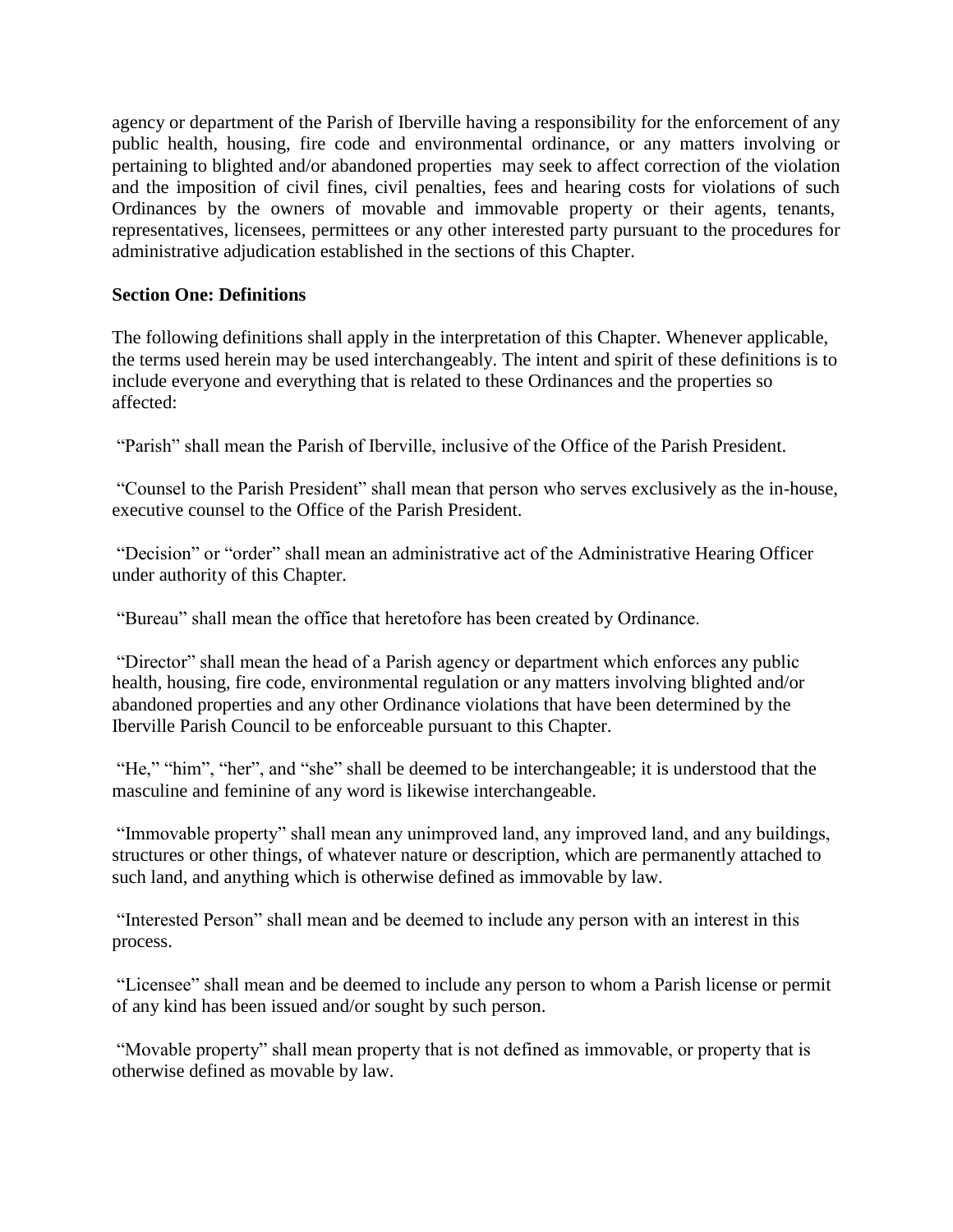"Officer" shall mean the Administrative Hearing Officer.

"Owner" shall mean and be deemed to include any person who possesses an interest in immovable property located in this Parish; such interest may or may not be recorded on the public records.

"Occupant" shall mean and be deemed to include any person occupying immovable property by permission or accommodation of the owner, former owner, lessor, lessee, tenant or another occupant.

"Parish Attorney" or "Counsel to the Parish President" shall mean that person who serves exclusively as the in-house executive counsel to the Office of the Parish President.

"Permittee" shall mean and be deemed to include any person who has sought and/or been granted permission to act or take action and which is ordinarily derived from the granting of a permit.

"Person" shall mean and be deemed to include any individual, and any legal entity, with the power to sue or be sued, and any person or entity with the power to own, alienate and/or encumber immovable property and shall be deemed to include any individual, entity or being, capable of being sued or capable of bringing suit.

"Property" means movable and immovable property.

"Respondent" or "alleged violator" shall mean any person or entity, including any landowner, occupant, tenant, lessee, lessor, and/or the authorized representative of any such person or entity who has been given a notice of a violation under this Chapter.

"Registration" and "License" is to be used interchangeably.

"Tenant" shall mean and be deemed to include any person who rents, uses, or otherwise occupies a building, structure or property owned or leased by another.

"Violation" shall encompass all Ordinances, including but not limited to housing, blighted properties, abandoned properties, dangerous and/or derelict structures, public health, housing, fire code, environmental and historic district ordinances.

"Violator" shall mean a person who has been found liable for a violation or ordered to correct a violation in an order issued under this Chapter.

#### **Section Two: Inclusion and Adoption of all Existing Sections and Subsections of this Code**

It is the intention of the Parish to adopt and include, interchangeably, all rules, regulations, fines & penalties of the Code of Ordinances (including but not limited to any amendments thereto and Supplements) to the extent that the Parish has the authority to initiate investigations, investigate,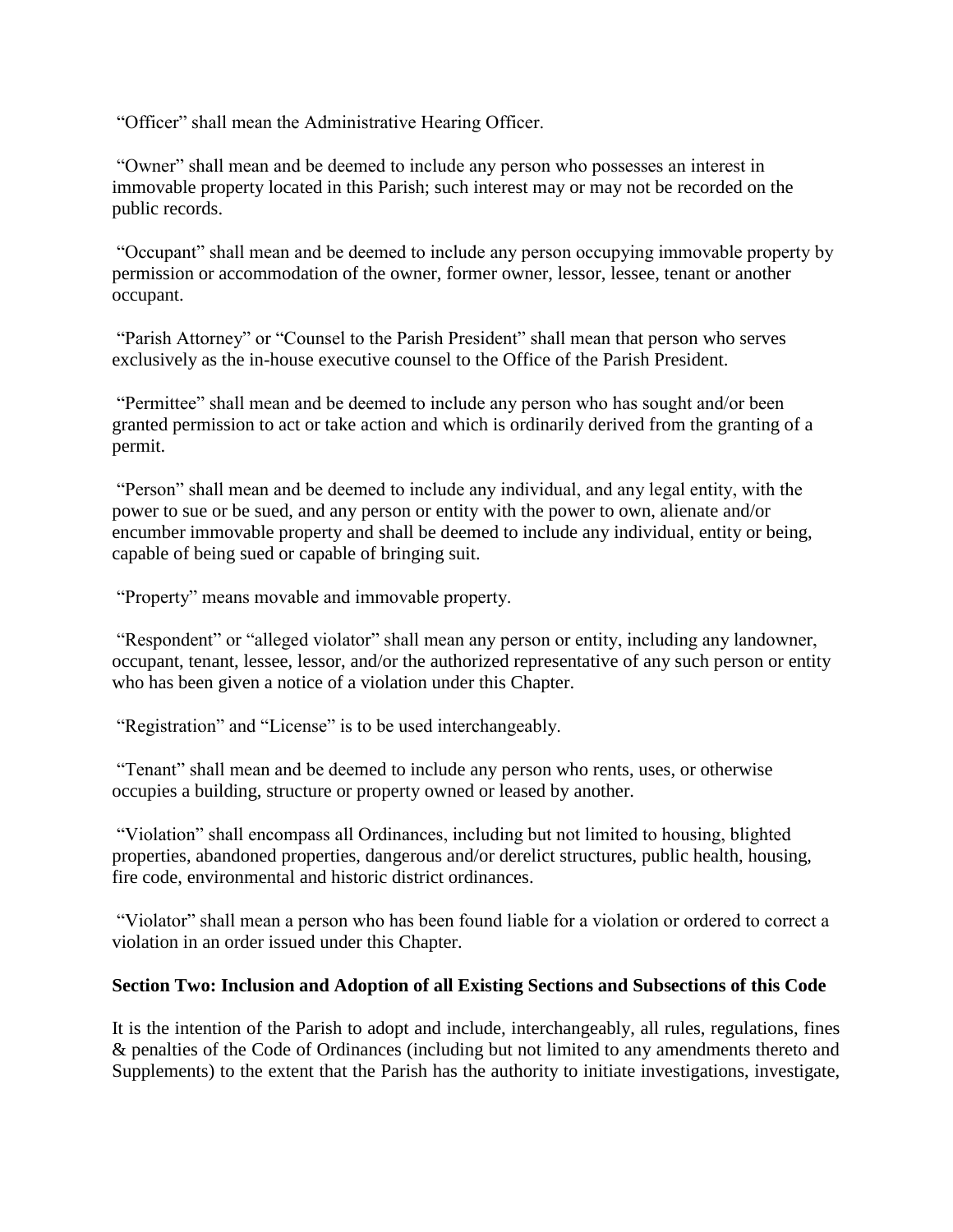refer matters to additional agencies or departments, and otherwise fully participate in any and all regulatory matters of the Parish and all ordinances that may hereinafter be adopted.

# **Section Three: Referral for Disposition**

The Parish enforcement officers are specifically vested with the right to exclusively have the ability to refer matters to the Office of the District Attorney and/or the Administrative Hearing Officer on a case-by-case basis as exclusively determined by the Parish.-

# **Section Four: Conflicts**

(1) It is the intention and desire of the Parish Council to supersede and replace all such provisions where there exists any conflict.

(2) Where there exists any conflict, the more restrictive provision shall apply, all at the sole discretion and interpretation of the Hearing Officer.

# **Section Five: Hearing Officer(s)**

(a) Hearing Officer(s) shall be appointed by the Office of the Parish President, with confirmation by the Iberville Parish Council.

(b) All Hearing Officers shall be sworn before the Parish attorney to uphold the Constitution of the United States, the laws and Constitution of the State of Louisiana, and the Charter and Ordinances of the Parish, and to abide by the provisions of the Louisiana Code of Governmental Ethics before assuming office.

(c) A Hearing Officer shall be an attorney licensed to practice law in the State of Louisiana.

(d) A Hearing Officer shall be an attorney in good standing with any and all Courts of this State.

(e) A Hearing Officer shall have been licensed to practice law in Louisiana for ten (10) years.

(f) A Hearing Officer cannot have been an employee of the Parish Council, or any of its departments or agencies within two (2) years of employment as a hearing officer.

g) Prohibitions as to a Hearing Officer shall also include the Hearing Officer's law firm or association of attorneys.

# **Section Six: Authority of Hearing Officer**

Hearing Officers who have been duly appointed and sworn shall have the authority to hear and decide any alleged violation of any public health, housing (which shall also encompass the terms and applicable provisions of R.S. 14:107.3), fire code, environmental, and historic district ordinance, or any matters involving alleged violations pertaining to blighted and/or abandoned properties.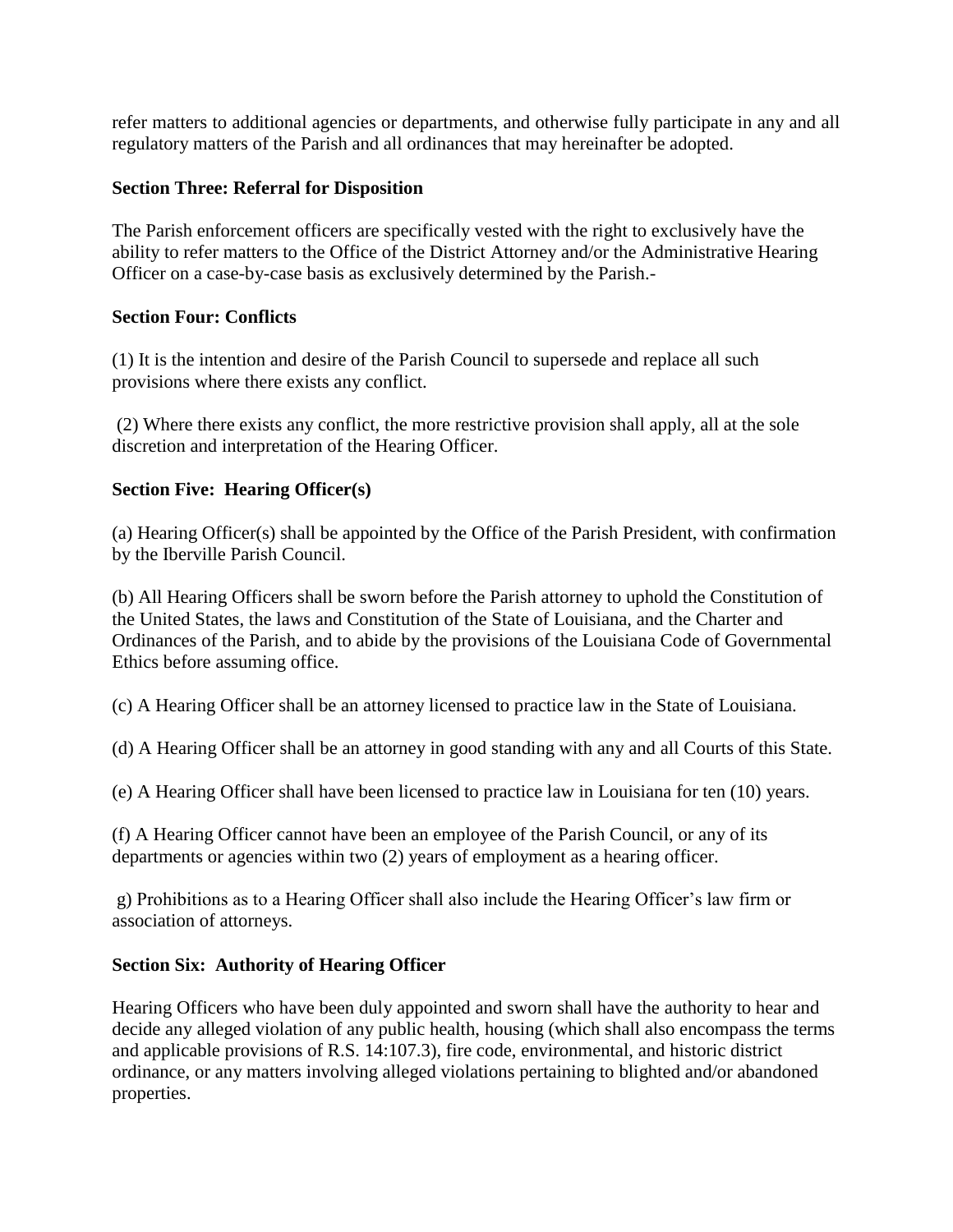## **Section Seven: Authority to Assess and Levy**

(1) The Officer shall have the authority to assess and levy all civil fines, penalties and costs relating to blighted property, abandoned property and/or for violations of public health, housing, fire code and environmental ordinances that now exist in the Code of Ordinances and those that are created hereinafter.

## **Section Eight: Repairs, Remediation, Restoration and Correction**

Notwithstanding any provision herein to the contrary, the Officer shall have the additional power and authority to order repair, restoration, remediation and/or correction of any violation.

## **Section Nine: Costs, Fines and Penalties**

(1) The Officer shall have the exclusive authority to assess and levy fines, penalties and administrative costs.

(2) Such costs, fines and penalties as may be assessed are separate and distinct from that which may be determined and assessed by any court of competent jurisdiction.

# (3) COSTS

(a)The Officer shall assess costs of any proceeding when there is finding of a violation.

(b) Administrative costs are mandatory and may not be waived or reduced by the Officer when determined that the Respondent has violated any section of the Parish Ordinances.

(c) Administrative costs shall not be less than \$100.00 (one hundred dollars), but may include the additional tabulation of reasonable out-of-pocket costs expended by the Parish (i.e. postings or advertisement, postage, photographs, video, related office expenses, subpoena service charges, expert fees, consultant fees, professional service expenses, attorney fees, and such other reasonably related expenses) necessary to prosecute a matter.

(d) Additional administrative costs may be assessed against the Respondent by the Officer to include reimbursement to the Parish for employee time expended to prosecute a matter.

#### (4) FINES AND PENALTIES

(a) Fines and penalties may be assessed up to five hundred dollars (\$500.00) per violation and up to five hundred dollars (\$500.00) per day for continuing violations.

(b) The Officer may assess and levy a daily late fee or charge against a Respondent who fails to timely and properly tender sufficient funds to satisfy any order issued by the Officer. Late fees and charges may be levied at any subsequent hearing after a determination has been made in the event Respondent fails to timely pay.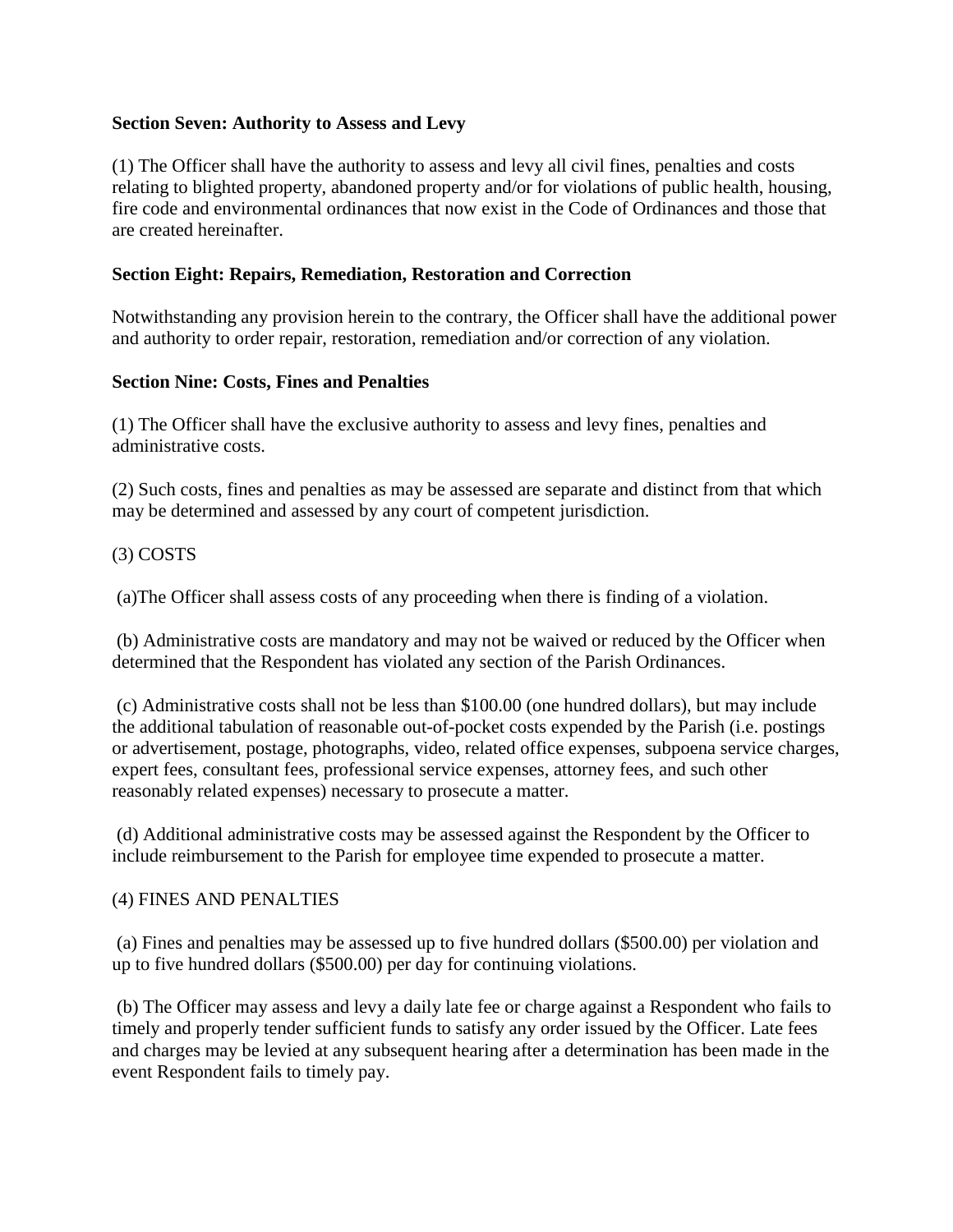(c) Unless otherwise precluded by State or Federal law, there shall now be no limit on the aggregate of any assessment, fine or penalty.

(d) The Officer shall have the authority to refer any matter to the Office of the District Attorney for the 18<sup>th</sup> Judicial District Court for further handling, the United States Department of Justice, United States Corps of Engineers, State of Louisiana or such other departments or agencies as needed and warranted under the circumstances.

# **Section Ten: Movables**

Where there exists a violation of any Ordinance and the matter involves a movable susceptible of seizure, the Officer shall have the authority to issue such seizure orders as are necessary to seize and take control of such movable property for safekeeping, retention purposes or disposal, all as permitted in law.

#### **Section Eleven: Separate Offense**

(A) It shall be the authority of the Officer to assess and levy a separate fine and/or penalty to any Respondent for each offense committed in violation of Parish Ordinances.

(B) For each day a violation occurs, the same shall constitute a separate offense regardless of whether such violation is of a continuing nature.

(C)Unless otherwise precluded by Local, State or Federal law, there shall now be no limit on the aggregate of any assessment, fine or penalty.

# **Section Twelve: Multiple / Repeat Offenses**

(A)Within one year of a final determination by the Officer that a Respondent has violated an Ordinance that the Respondent is cited for the same or similar violation of the Parish Ordinance, the Officer is authorized to then assess and levy up to and including twice or double the fine and/or penalty.

(B) After the first year, and in the event of repeated violations thereafter, the Officer may assess and levy triple or three times the fine and/or penalty.

(C) In the event that a Respondent violates any Ordinance more than three times within a threeyear period, then the Officer, in his discretion, may assess and levy such fines or penalties as may be warranted under the circumstances and allowed as per law.

#### **Section Thirteen: Authority to Suspend, Revoke, Rescind Applications & Permits**

(A) The Officer shall have the authority to suspend, revoke and/or rescind any Permit issued by the Parish for any reason.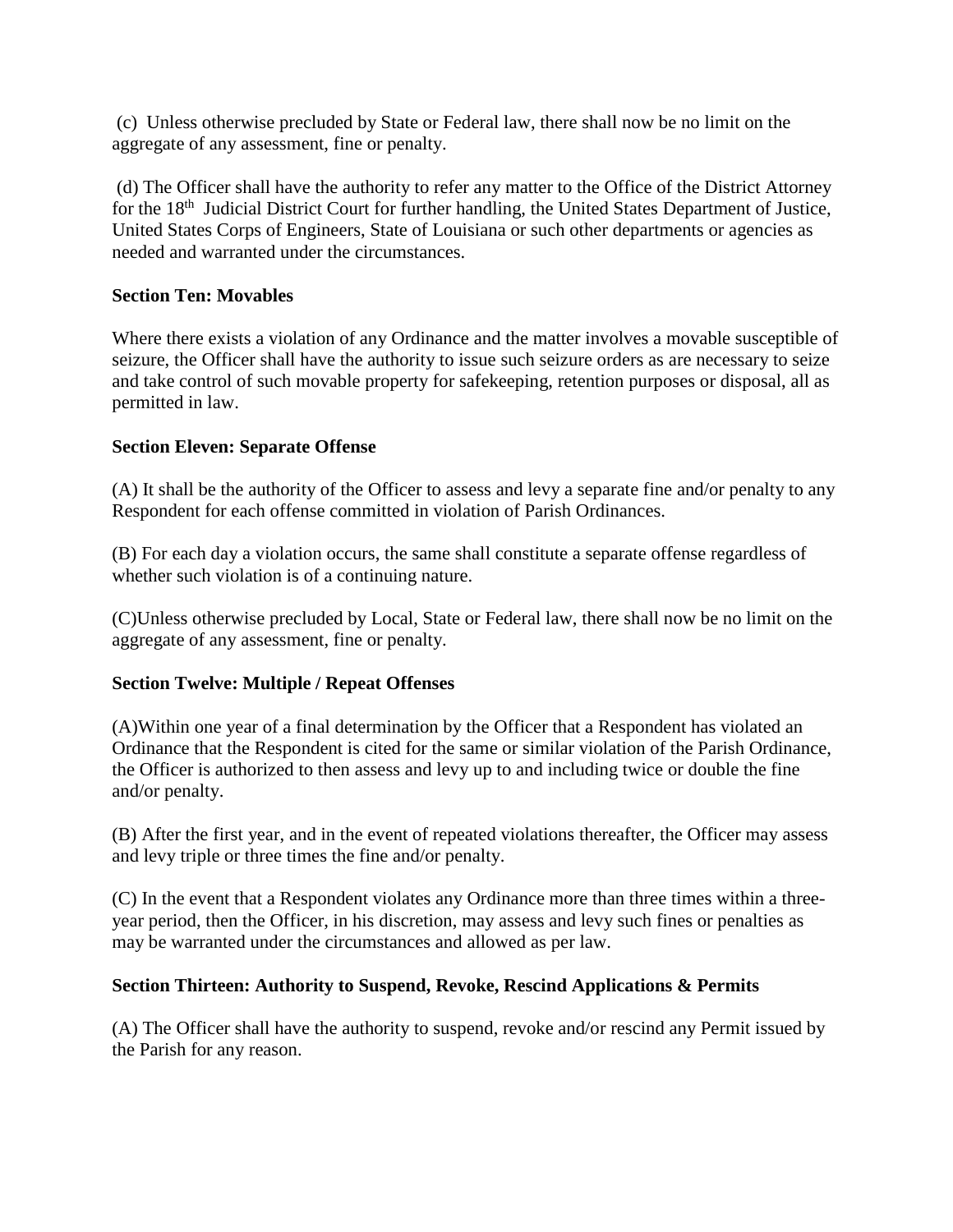(B) In the case of suspension of a Permit, the Officer shall have the authority to order a Respondent to comply with any and all Ordinances so affected.

(C) The Officer shall have the authority to rescind and revoke any application made to the Parish.

## **Section Fourteen: Exemptions**

There is not the intent to create nor are there any known exemptions to these violations, penalties, rules or regulations.

## **Section Fifteen: Community Service**

Where not precluded by law, the Officer shall have the additional authority and power to order community service, at his discretion, commensurate with the penalties herein.

## **Section Sixteen: Schedule of Costs, Fines, Penalties**

Schedules of costs fines and penalties are those referenced in the Code of Ordinances.

## **Section Seventeen: Counsel to the Parish President not to assist**

Legal counsel to the Office of the Parish President may not provide legal assistance to the Hearing Officer in the administration of this Chapter.

# **Section Eighteen: Powers of the Hearing Officer**

The Hearing Officer shall have all power and authority set forth in the applicable provisions of La. R.S. 13:2575, the provisions of La. R.S. 14:107.3 and all other applicable state laws and regulations, and the following nonexclusive powers to:

(1) Administer oaths and affirmations;

(2) Issue orders, including the declaration and certification set forth in La. R.S. 14:107.3, and/or administrative subpoenas compelling the attendance of witnesses, respondents and violators and the production of documents;

(3) Levy fines, fees, penalties, and hearing costs including, but not limited to, the levying of fines and costs associated with the removal and/or securing of dangerous structures as authorized and provided for by law;

(4) Order violators to correct violations within a stipulated time;

(5) Take necessary and lawful measures to affect correction of the violation if the violator fails to do so within the time allocated by the Hearing Officer;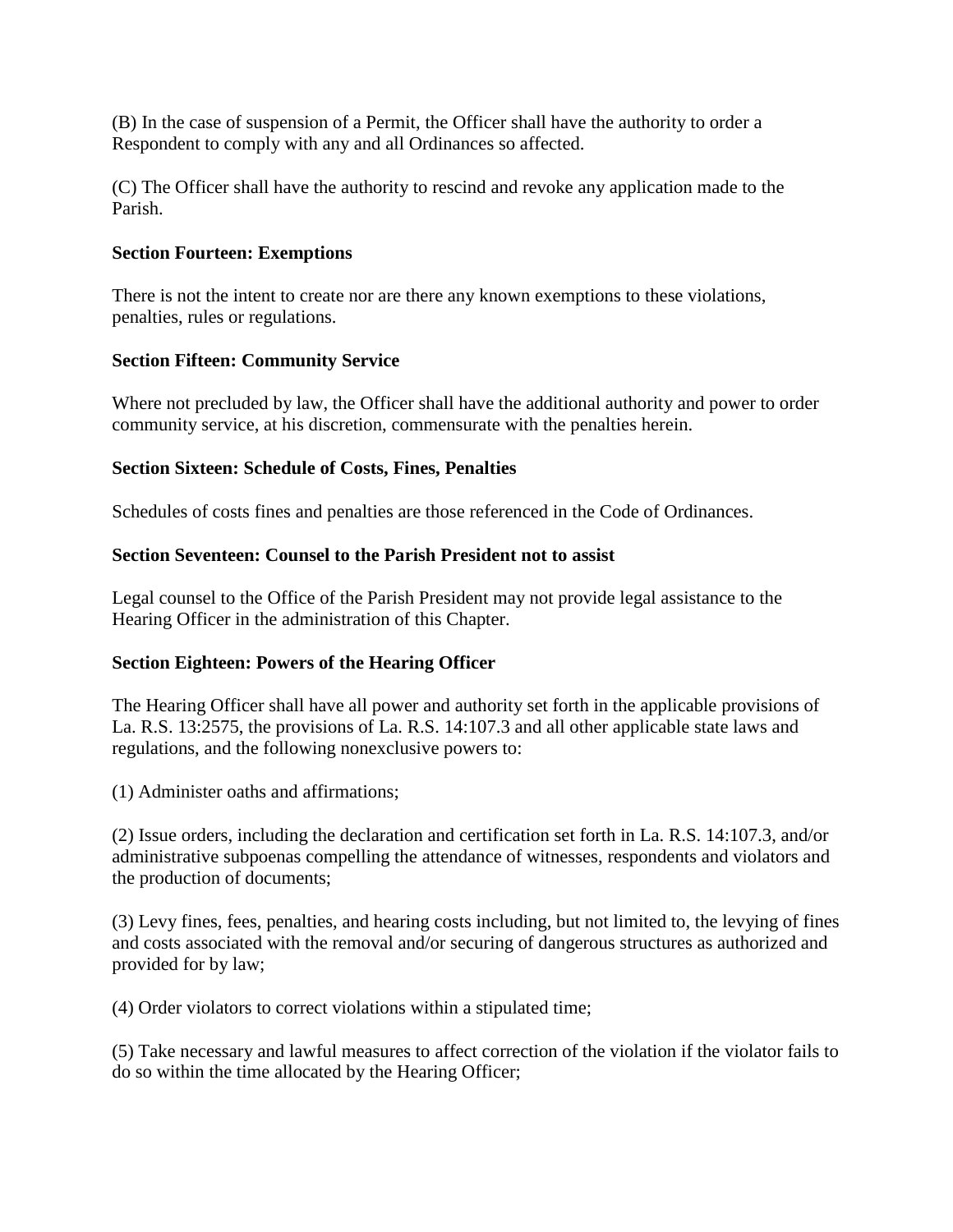(6) To place, or cause to be placed, liens against the immovable property located within the Parish in or on which the violation occurred, if the violator fails to remit payment for any cost and/or fines, within thirty (30) days of the levy of the same.

(7) Take such actions as are necessary to protect the safety, health and welfare of the citizens and property of this Parish.

(8) Assume such inherent powers as are necessary to protect the safety, health and welfare of the citizens and property of this Parish.

# **Section Nineteen: Hearing Practice and Procedures**

(a) Prior to holding an administrative hearing for any violation set forth herein, and any other Ordinance violations that may be determined by the Parish Council, the Parish agency or department having enforcement responsibility shall notify the property owner, if he is an alleged violator, or both the alleged violator and the owner of any property on which a violation is alleged, if the alleged violator is not the property owner, at least fifteen (15) days in advance of the date that such a hearing is scheduled. The notification shall state the time, date and location of the hearing, and state the alleged violations; and it shall be sent by certified or registered U.S. Mail to the owner or violator, or both, or personally served on the owner or violator, or both. The date of the postmark shall be deemed to be the date of delivery. Any notification so sent and returned by U.S. Post Office shall be considered as having fulfilled the notification requirement; provided, that in the case of such a returned notice, if the person to be notified has a telephone number listed in the Iberville Parish phone directory at least one attempt shall be made to notify him by telephone. Proof of notification and attempts at service and telephone notice shall be entered in the record of each case prior to the hearing.

(b) In addition to the personal or mail service required by paragraph (a) of this Section, if a violation relates to immovable property, a copy of the notice shall be affixed in a prominent location on the property on which a violation is alleged, or if safe access to the property is not reasonably practicable, on some prominent fixture on the adjacent public right-of-way as near as possible to the property, at least five (5) days in advance of the date of the hearing. It shall be unlawful for any person other than an agent of the Parish to remove such notice posted on the public right-of-way prior to the commencement of the hearing.

(c) The notice of violation shall be, as much as possible, in laymen's language susceptible of understanding by a person of normal capacity, and shall, in large print, inform the person noticed of the need to appear at the hearing and the risk of penalties and liens which may be imposed.

(d) Failure of any person charged with a violation to appear at the hearing shall be considered an admission of liability for the charged violation; provided that the notice requirements established in paragraphs (a), (b) and (c) of this Section have been satisfied, and provided further that a Hearing Officer, in his sound discretion and for good cause shown, may vacate an order issued on the basis of such an admission and reopen the proceedings, and may do so when requested in writing by the violator or by the appropriate director.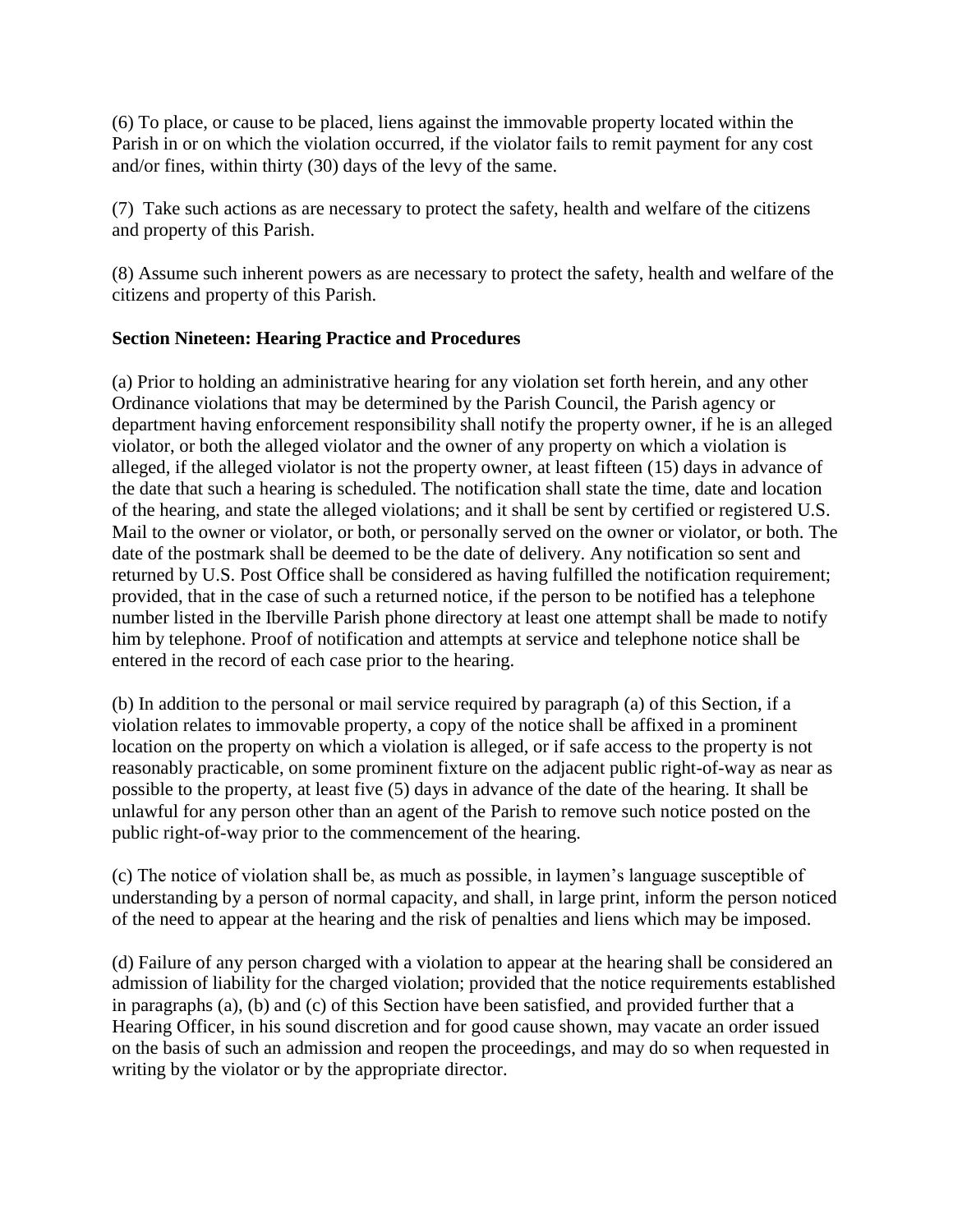(1) In case of application for an administrative re-hearing by the violator, the violator shall timely notice the director within fifteen (15) days of the issuance of the notice of the final order of a request for a rehearing.

 (2) In such a request, the violator shall submit any and all proof that he deems necessary to demonstrate "good cause" for such a re-hearing.

 (3) In such a case, the director shall have exclusive authority to recommend or not recommend a re-hearing to the Hearing Office.

 (4) The director shall submit his recommendation to the Hearing Officer within fifteen (15) days.

 (5) The Hearing Officer shall deny or grant a re-hearing within fifteen (15) days of receipt of the director's recommendation.

 (6) The Administrative Procedure Act (Title 49) shall specifically not apply to this limited procedure of a request for a re-hearing.

(e) Any order compelling the attendance of witnesses or the production of documents shall be enforced by the 18<sup>th</sup> Judicial District Court for the Parish of Iberville or by any other court of competent jurisdiction, in the same manner as any subpoena in a civil matter.

(f) Complaints may be initiated by the public and violation notices will be issued upon the submission of affidavits and/or documentary evidence sufficient to prove the existence of health, housing, fire code and environmental Ordinance violations and/or any matters involving or pertaining to blighted and/or abandoned properties.

(g) Any administrative adjudication hearing held under the provisions of this Chapter shall be conducted in accordance with the rules of evidence of the Administrative Procedure Act, LSA R.S. Title 49, as may be amended from time to time. Testimony of any person shall be taken under oath and shall be recorded. The person charged with the Ordinance violation may present any relevant evidence and testimony at such hearing and may be represented by an attorney at law. However, his physical presence shall not be required at the hearing, and a failure to appear shall not be deemed an admission under paragraph (d) of this Section, if documentary evidence, duly verified by such person, is submitted to the Hearing Officer prior to the date of the hearing.

(h) In determining the amount of any fine or penalty, the Hearing Officer shall consider the age, financial circumstances and physical and mental capacity of the violator and the degree of hardship which the fine or penalty will impose, shall weigh those factors against the degree of culpability of the violator and the gravity of the offense, and the damage to the public health, safety, welfare, and convenience and the cost to the Parish or to others occasioned by the offense.

(i) Within five (5) legal days of the close of the hearing, the Hearing Officer shall issue a final order stating whether or not the person charged is liable for the violation; the amount of any fine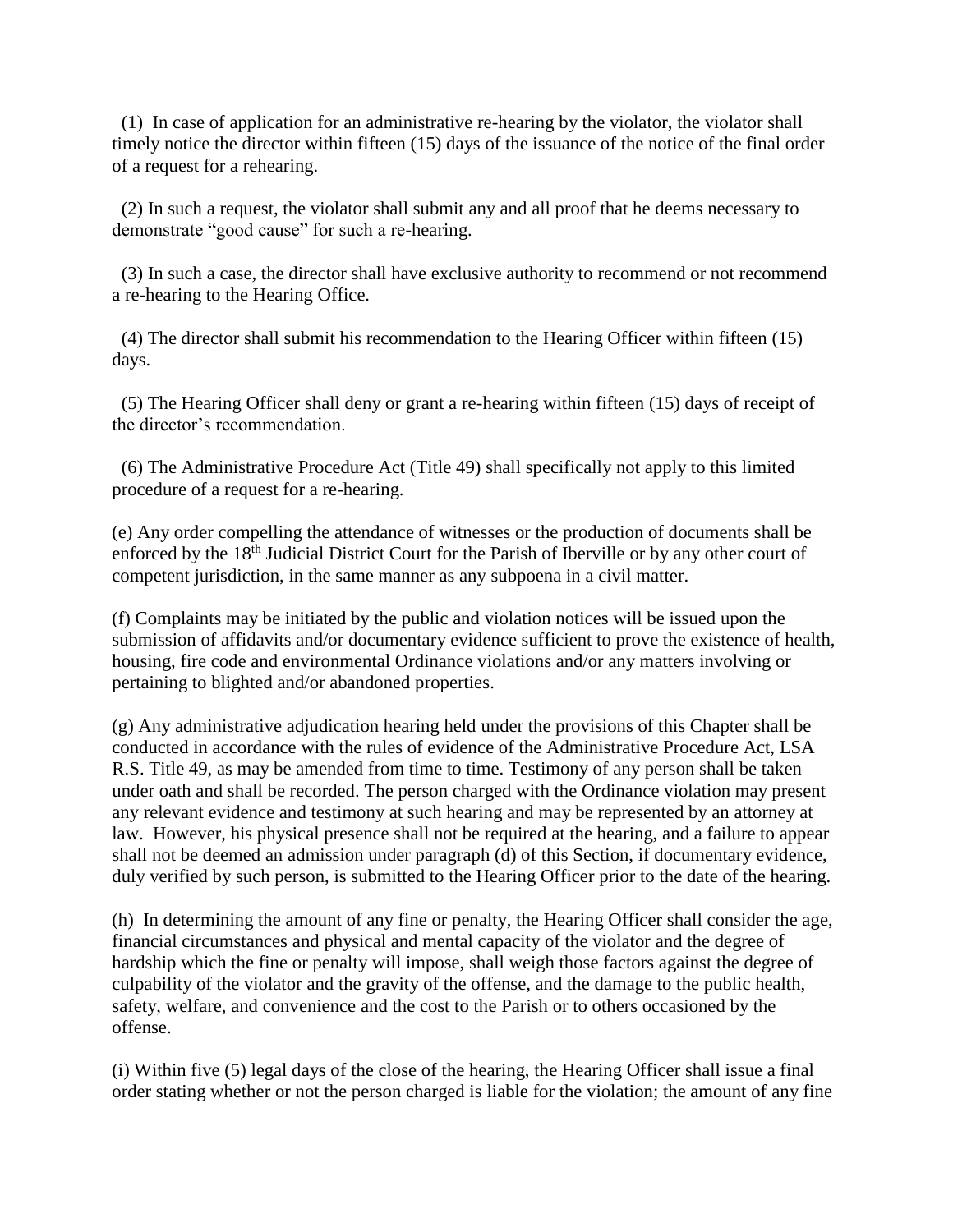or costs assessed against him and a date by which the violation shall be corrected. Any order assessed against him or her and a date by which the violation shall be corrected. Any order assessing a fine, or costs and/or stipulating a correction date may be enforced by the  $18<sup>th</sup>$  Judicial District Court. The final order shall be served in the same fashion as the original notice or, if the violator has counsel of record, by mailing or delivering the order to counsel. The final order shall notify the violator of his right of appeal and shall, so much as possible, conform to the stylistic and typographical requirements established for the notice of violation.

(j) The Hearing Officer may, for each separate violation, order the payment of fines and hearing costs, the total of which shall not exceed the maximum which may be imposed on a misdemeanant by the 18<sup>th</sup> Judicial District Court; provided, however, that no civil fines or hearing costs imposed may exceed those specified for the criminal violation of the same Ordinance. All such fines and costs shall be paid into the general fund, unless it is otherwise provided by law.

(k) The Hearing Officer, for good cause, may suspend all or a portion of his final order and may make any suspension contingent on the fulfillment of some reasonable condition.

(l) The Director of the Department of Finance shall have the authority, pursuant to any applicable statutes, to sell, dispose and/or alienate such properties.

(m) Except as may otherwise be applicable, any criminal sanctions or other enforcement actions that may be brought, such as injunctive relief, are not affected by these provisions.

# **Section Twenty: Non-exclusivity of Procedures**

The procedures and remedies established by this Chapter shall not be deemed exclusive and may be employed in the civil enforcement of an Ordinance before, during or after the employment of any other civil enforcement mechanism provided by law, or before, during or after the commencement or conclusion of enforcement action in a civil or criminal court, unless the civil courts have definitely exonerated the alleged violator of the violation charged.

# **Section Twenty-One: Liens**

(1) The Hearing Officer shall record or cause to be recorded a certified copy of an order imposing a fine or other charge in the public records of the Parish after thirty (30) days from the issuance of the final order. The costs of such recordation shall be assessed to the property in question. The Hearing Officer may assess a reasonable fee for the costs of lien certificate preparation and title examination. Once recorded, the certified copy of this order shall constitute a lien against the land on which the violation exists.

(2) Any lien placed against such immovable property under this Chapter shall be included in the next annual ad valorem tax bill and must be paid along with such taxes, subject, however, to any valid homestead exemption. Failure to pay the liens shall cause any parcel of immovable property which is not subject to a bona fide homestead exemption to be subject to the same provisions of law as govern tax sales of immovable property, except as may otherwise be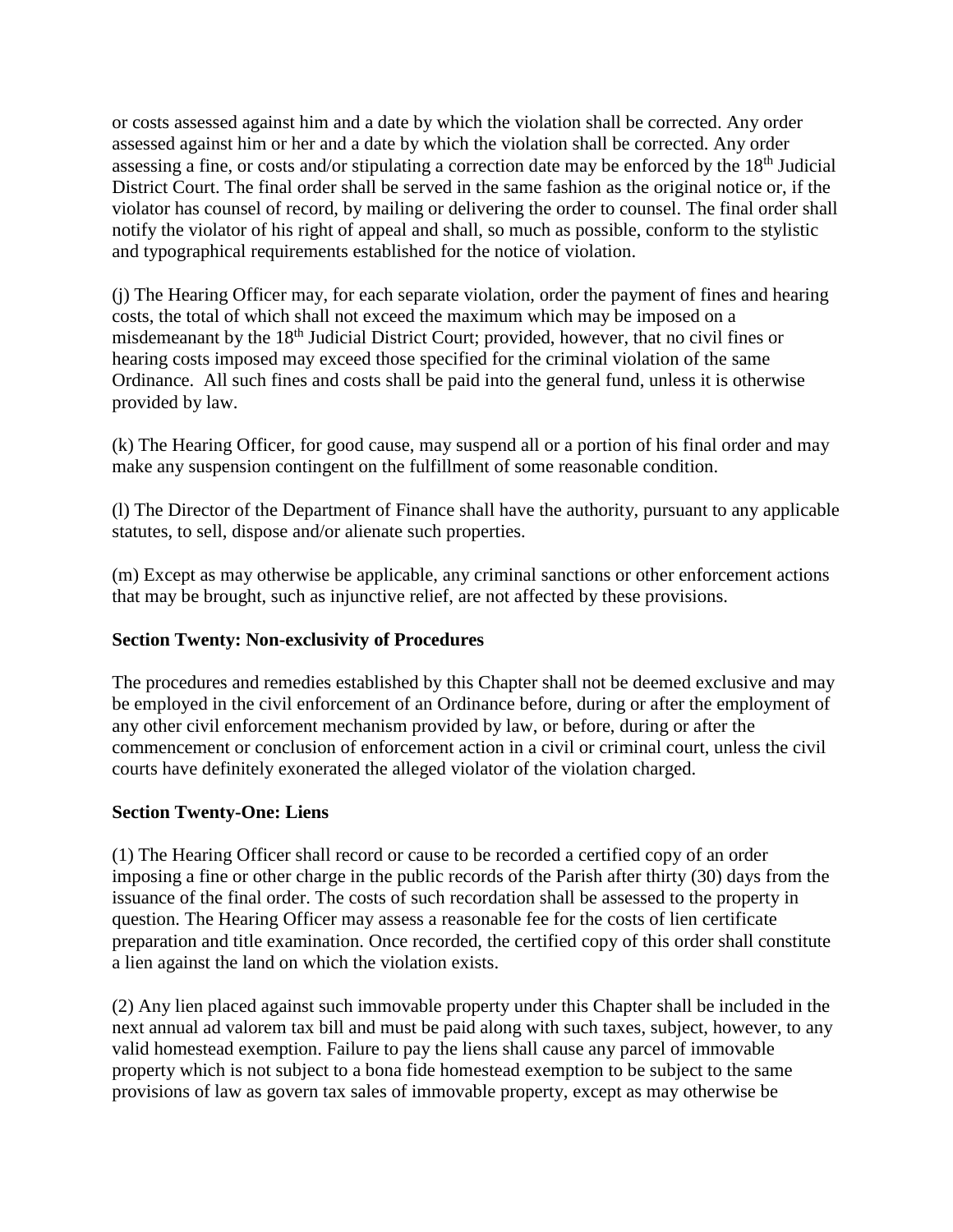authorized by statute. Except as may otherwise be provided, any lien placed against immovable property that has a legal homestead exemption from taxes will become payable ninety (90) days after the death of the owner thereof or immediately upon transfer of title to a new owner, whichever comes first.

(3) Any fee or charge assessed by the Assessor's Office shall be added to the tax bill and thereafter paid to the Assessor upon payment of such taxes.

# **Section Twenty-Two: Appeals**

(1) Any person or persons jointly or severally aggrieved by any decision of the Iberville Parish Hearing Officer may present a petition to the district court of the parish along with payment of such reasonable costs as may be required by the clerk of Court. Such petition shall be duly verified, set forth that the decision is illegal, in whole or in part, and specify the grounds of the illegality. The petition shall be presented to the court within thirty days after the filing of the decision of the hearing officer.

(2) Upon the presentation of such petition, the court may allow a writ of certiorari directed to the Hearing Officer to review the decision of the Hearing Officer and there shall be prescribed therein the period of time within which a return may be made and served upon the relator's attorney. Such period shall be not less than ten days but may be extended by the court. The allowance of the writ shall not stay the proceedings upon the decision or any enforcement thereof unless the person who files the appeal for writ of certiorari furnishes security prior to filing notice of appeal with the agency of the parish designated by ordinance to accept such payments in the amount to be fixed by the Hearing Officer sufficient to assure satisfaction of the finding of the Hearing Officer relative to the fine, fee, penalty, costs of the hearing, and costs, if any, of correcting the violation.

(3) The Iberville Parish Hearing Officer shall not be required to return the original papers acted upon by the Hearing Officer, but may return certified or sworn copies thereof or such portions thereof as may be called for by the writ. The return shall concisely set forth such other facts as may be pertinent and material to show the grounds of the decision appealed from and shall be verified.

(4) If, upon the hearing, it shall appear to the court that testimony is necessary for the proper disposition of the matter, the court may take additional evidence or appoint a referee to take such evidence as it may direct. Such referee shall report the same to the court with his findings of fact and conclusions of law and his report shall constitute a part of the proceedings upon which the determination of the court shall be made.

(5) The court may reverse or affirm, wholly or in part, or may modify the decision brought up for review. All issues in any proceedings under this Section shall have preference over all other civil actions and proceedings. The appellant and Iberville Parish shall be parties in such civil action and proceeding; the Hearing Officer shall not be a party to such civil action and proceeding.

#### **Section Twenty-Three: Record Requirements**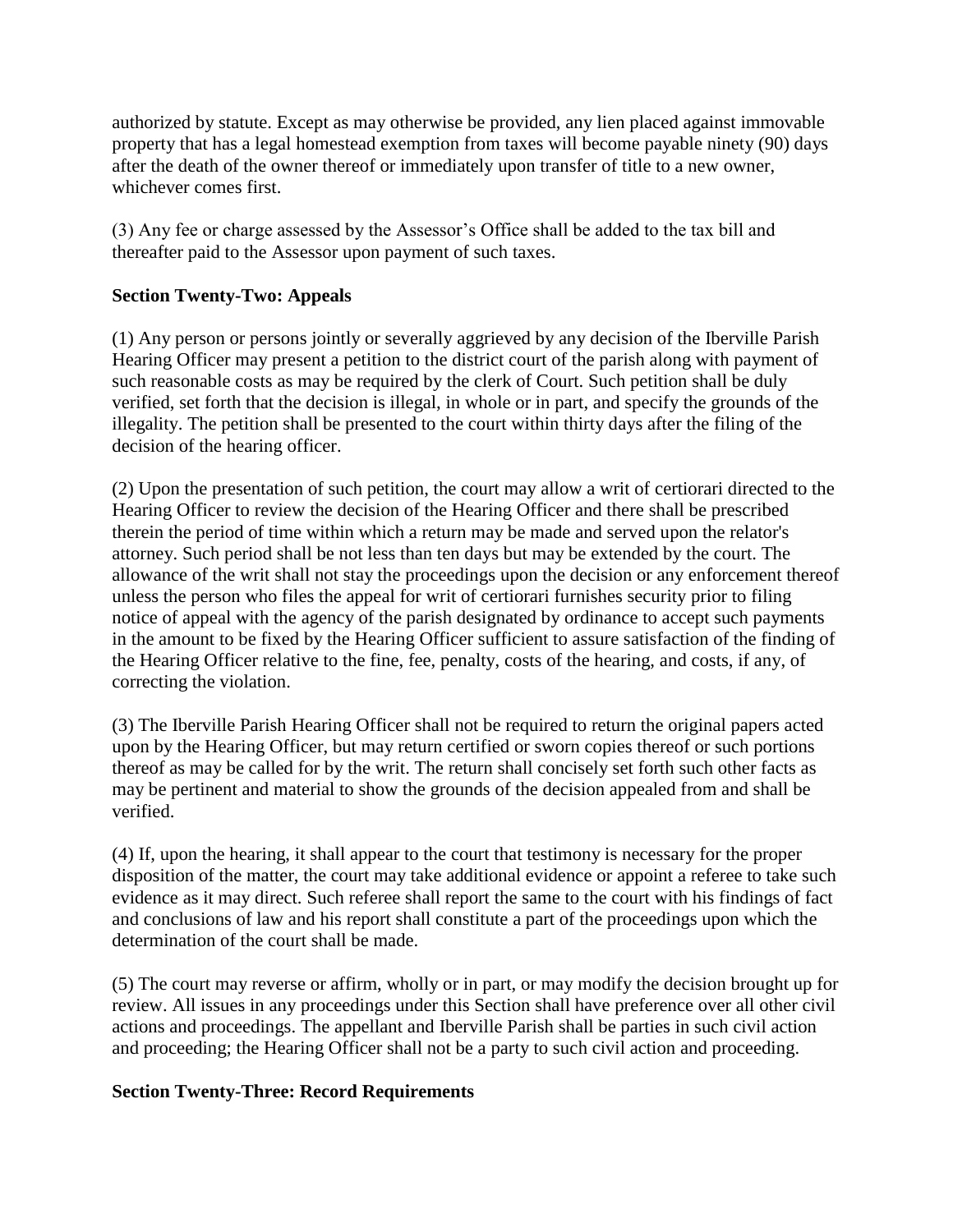(a) At its commencement by notice to the alleged violator, every civil adjudication proceeding shall be assigned a docket number and a style in the form of "In the Matter of" or in the form of "Parish of Iberville versus" followed by the name of the alleged violator. The record pertaining to each proceeding shall be maintained as a separate file in a manner similar to the fashion in which the clerks or court maintain the records of civil cases.

(b) Each department or agency charged with the enforcement of an Ordinance within the scope of this Chapter shall maintain a log or index of all civil adjudication proceedings, which shall set forth information including but not limited to the following:

(1) The style and docket number of the case and the date it was commenced;

(2) The Ordinance or Ordinances allegedly violated;

(3) The date or dates of the alleged violations;

(4) The address(es) or other description of the property on which the alleged violation(s) occurred;

(5) A statement as to whether any civil or criminal court proceedings pertaining to the alleged violations are or were pending, the dates or any hearings, trials, or continuances, and the dates of their commencement and/or termination and, if the case is terminated, of its final disposition;

(6) A statement as to the dates of any hearing and of any final order in the case and as to whether and when any lien was filed;

(7) A statement as to the date of filing and disposition of any appeal.

(8) The Hearing Officer shall review this log or index regularly to ensure that no civil or criminal remedies of the Parish are permitted to prescribe.

# **Section Twenty-Four: Superseding Ordinance**

When this ordinance is applied, its provisions shall supersede all ordinances, or parts of ordinances, previously adopted and in conflict herewith.

**NOW, THEREFORE BE IT ORDAINED** by the Iberville Parish Council, in regular session convened on the date set forth below, that the Iberville Parish Council adopts this Ordinance for the purpose establishing the Bureau of Administrative Adjudication and position of Administrative Hearing Officer.

This ordinance shall become effective on this the  $19<sup>th</sup>$  day of April, 2016.

 The foregoing ordinance, which was previously introduced at a regular meeting of the Parish Council on the 15<sup>th</sup> day of March, 2016, and a summary thereof having been published in the official journal, the public hearing on this ordinance held on the  $19<sup>th</sup>$  day of April, 2016, at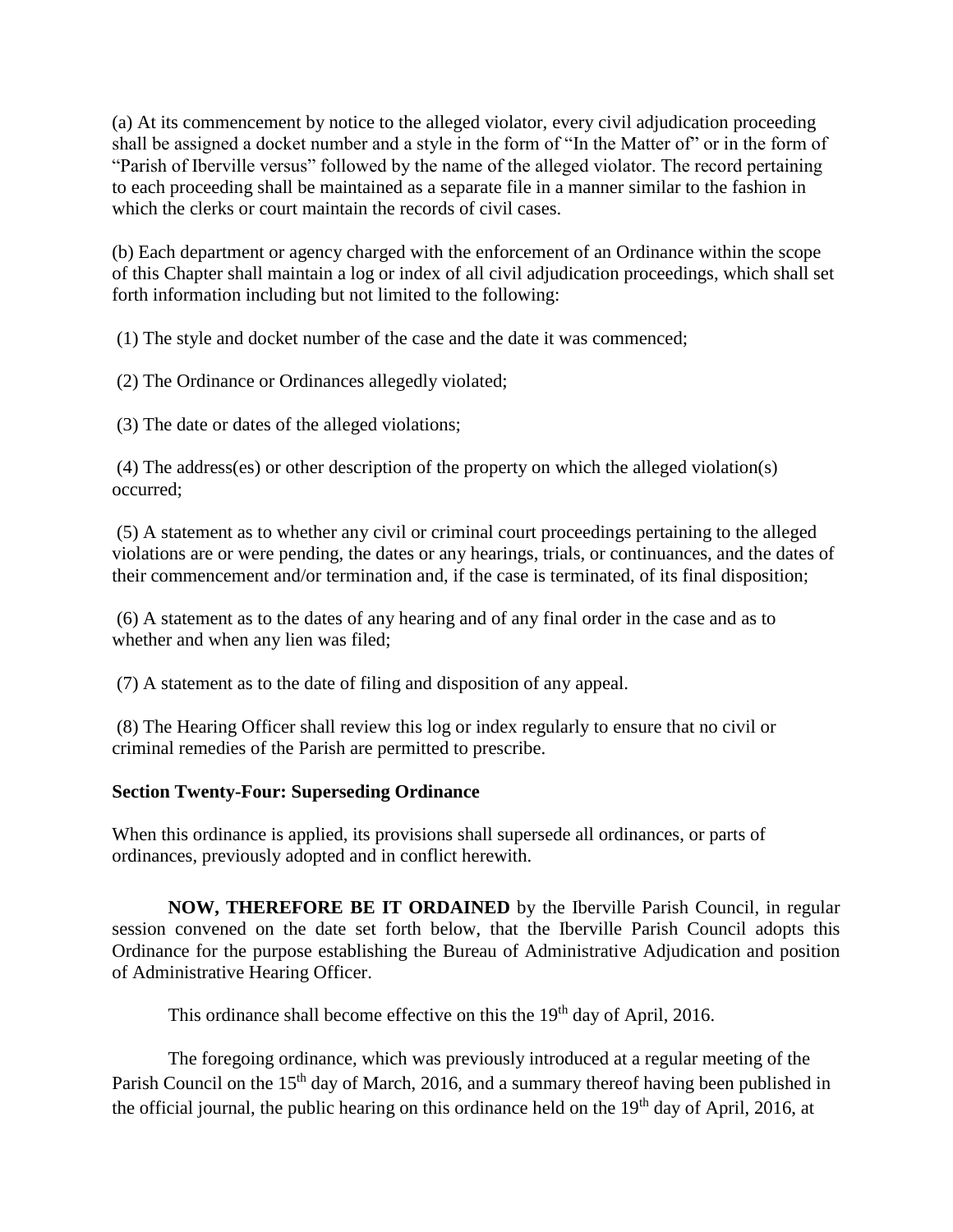6:00 p.m., in the Council Meeting Room, 58050 Meriam Street, Plaquemine, Louisiana, was brought up for final passage with a motion by Councilman Reeves, and seconded by Councilman Arnold, having been duly submitted to a vote, the ordinance was duly adopted by the following yea and nay vote on roll call:

YEAS: Ourso, Dominique, Jackson, Reeves, Lewis, Arnold, Markins, Bradford, Kelley, Morgan. NAYS: None. ABSTAIN: None. ABSENT: Taylor, Vallet.

The ordinance was declared adopted by the Chairman on the 19<sup>th</sup> day of April, 2016.

#### **ORDINANCE IPC #007-16**

## **ORDINANCE TO ACCEPT LAND FROM RRE FRB SBL-LA, LLC PURSUANT TO ASSIGNMENT OF JUDGMENT AND QUITCLAIM DEED DESIGNATED AS MUNICIPAL ADDRESS OF 58405 BARROW STREET, PLAQUEMINE, LOUISIANA**

 WHEREAS, the Iberville Parish Council pursuant to Section 4-3 of the Iberville Parish Code of Ordinances did condemn buildings located at municipal address 58405, which included asbestos abatement of the condemned structures prior to removal of the condemned structures. The Iberville Parish Council incurred costs for the asbestos abatement and demolition of the condemned structures on the property being transferred to the Iberville Parish Council by Assignment of Judgment and Quitclaim Deed, said property described as follows:

 "A certain parcel of land in the second ward of the Parish of Iberville, State of Louisiana and being part of the Richard S. Martinez, et al. tract in Section 18, R12E and which property is more particularly described as follows: subject's legal description states the superficial area to be 10.02 acres, per instructions of the agency officer, only 5.01 acres will be considered according to the appraisal. 5.01 acres is considered the eastern half of the 10.02 acre tract.

 Being the same property as described in the Sheriff's Deed in favor of RRE FRB SBL-LA, LLC, recorded May 21, 2015 at Book 667, Page 203, Entry No. 1944, official records of Iberville Parish, Louisiana.

Property address: 58405 Barrow Street, Plaquemine, LA 70764"

 WHEREAS, the Iberville Parish Council at its January 19, 2016 meeting granted the Parish President authority to sign the Assignment of Judgment, Quitclaim Deed and Mutual Release, Assignment and Waiver Agreement in order to acquire the immovable property above described.

 WHEREAS, Section 2-11(12) of the Iberville Parish Home Rule Charter provides that an ordinance is required for the Parish to acquire real property on behalf of the Parish Government.

 WHEREAS, the above described immovable property shall be utilized for any lawful purpose in accordance with Louisiana law.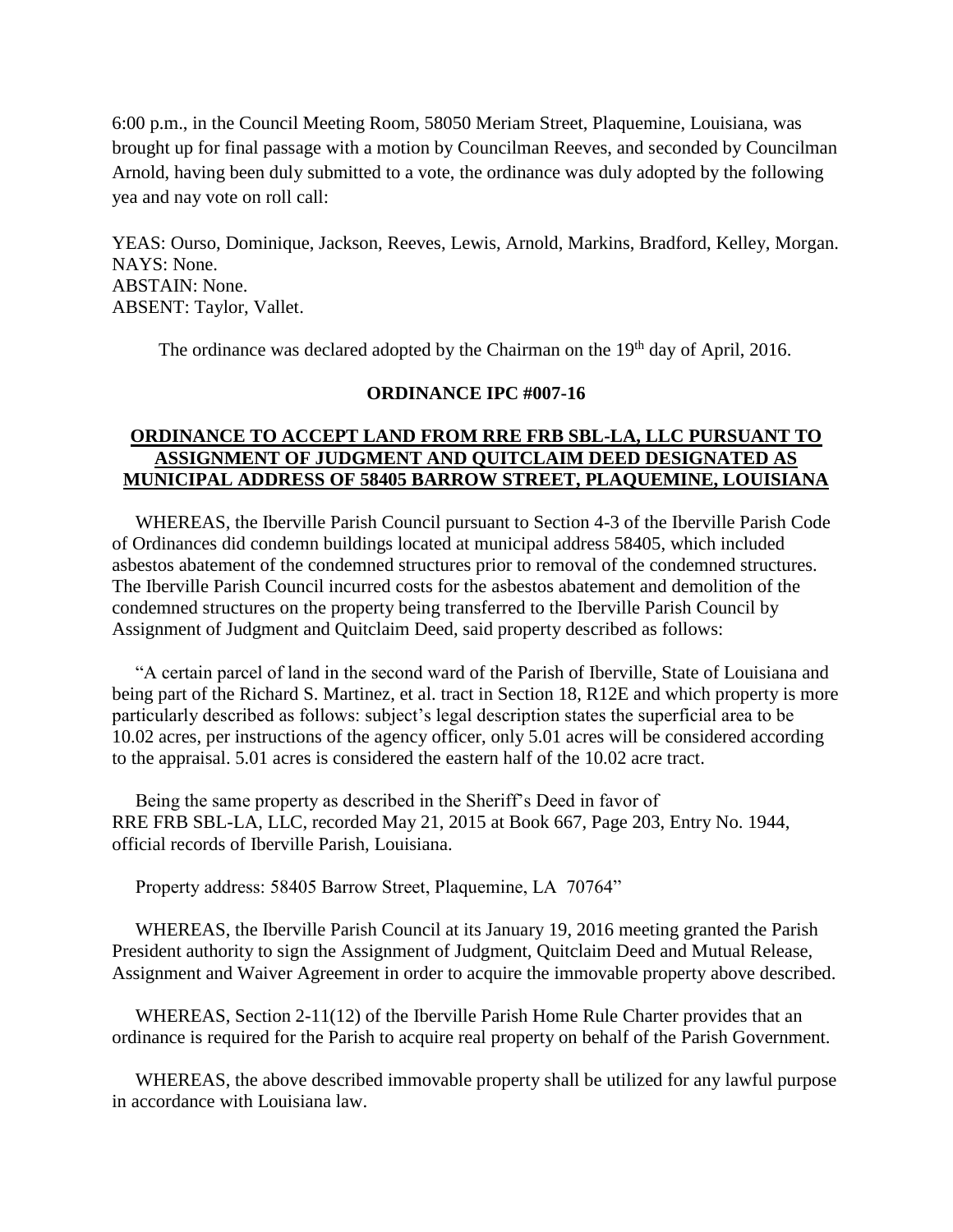WHEREAS, the Parish President is authorized to sign any and all documentation relative to the above described immovable property in order to transfer title, ownership and possession of said immovable property to the Iberville Parish Council.

 NOW THEREFORE BE IT ORDAINED as follows: That J. Mitchell Ourso, Jr., Parish President be and is hereby authorized to sign and execute any and all documents necessary to acquire, transfer and deliver the above described immovable property to the Iberville Parish Council in accordance with law.

 The foregoing ordinance, which was previously introduced at a regular meeting of the Parish Council on the 15th day of March, 2016, and a summary thereof having been published in the official journal, the public hearing on this ordinance held on the  $19<sup>th</sup>$  day of April, 2016, at 6:00 p.m., in the Council Meeting Room, 58050 Meriam Street, Plaquemine, Louisiana, was brought up for final passage with a motion by Councilman Reeves, and seconded by Councilman Arnold, having been duly submitted to a vote, the ordinance was duly adopted by the following yea and nay vote on roll call:

YEAS: Ourso, Dominique, Jackson, Reeves, Lewis, Arnold, Markins, Bradford, Kelley, Morgan. NAYS: None. ABSTAIN: None. ABSENT: Taylor, Vallet.

The ordinance was declared adopted by the Chairman on the 19<sup>th</sup> day of April, 2016.

#### MOTION

#### **MOTION TO NOMINATE ATTORNEY ARTHUR N. BAGWELL AS THE IBERVILLE PARISH HEARING OFFICER PURSUANT TO ORDINANCE IPC# 006-16**

Upon a motion by Councilman Reeves, and seconded by Councilman Ourso, it was moved to nominate Attorney Arthur N. Bagwell as the Iberville Parish Hearing Officer pursuant to Ordinance IPC #006-16. The motion having been duly submitted to a vote was duly adopted by the following yea and nay votes on roll call:

YEAS: Ourso, Dominique, Jackson, Reeves, Lewis, Arnold, Markins, Bradford, Kelley, Morgan. NAYS: None. ABSTAIN: None. ABSENT: Taylor, Vallet.

The motion was declared adopted by the Chairman on the 19<sup>th</sup> day of April, 2016.

#### NEW BUSINESS

A) Introduction of Ordinances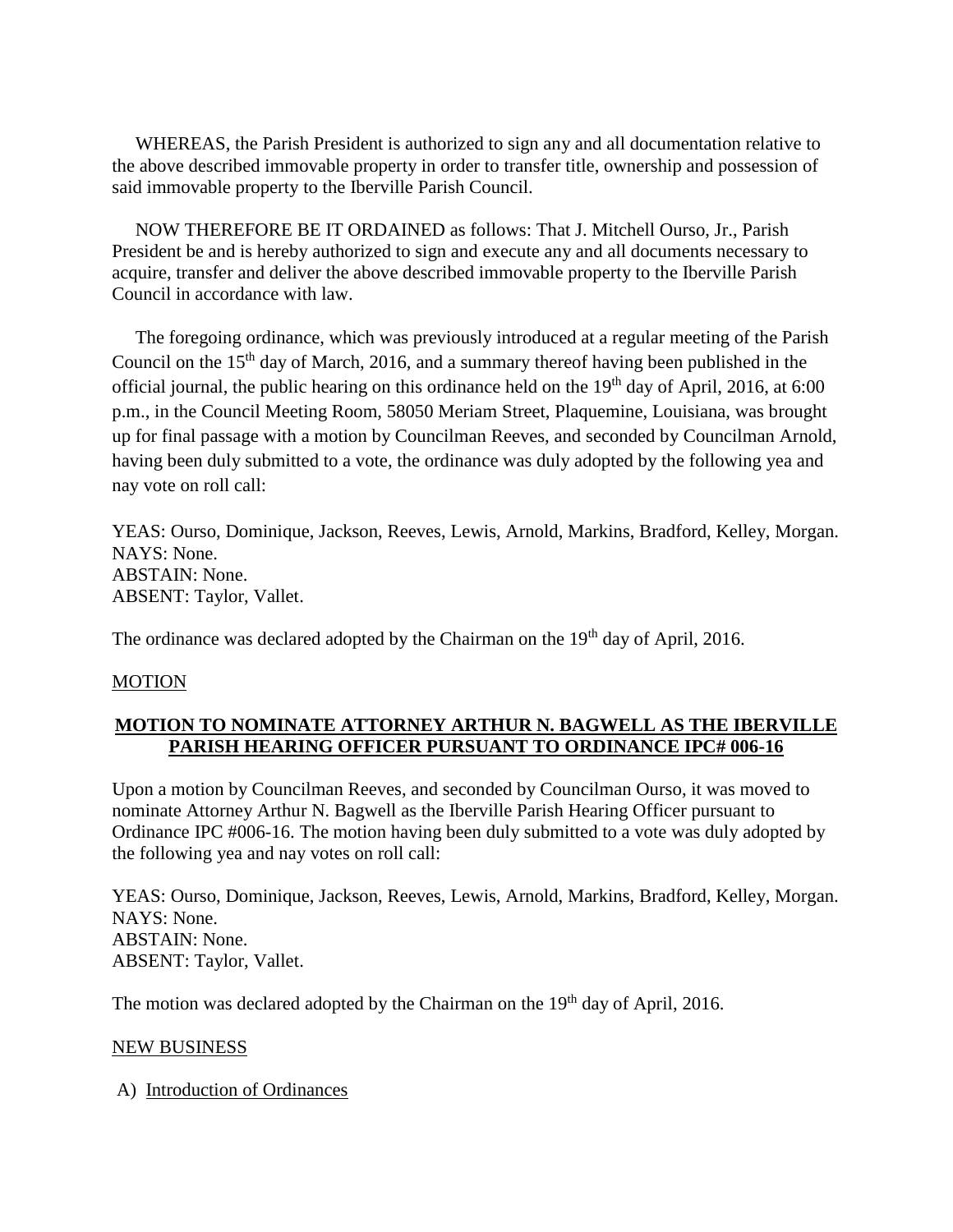Mr. Songy introduced the following ordinance:

1) Third Ordinance to declare the following properties to be surplus and to authorize the Parish Administrator to sell the Parish of Iberville's interest in these properties at Public Sale pursuant to the terms of Ordinance #002-13

Upon a motion by Councilwoman Lewis, seconded by Councilman Dominique, it was moved that a public hearing be held on Tuesday, May 17, 2016 at 6:00 p.m. on the introduced ordinance.

The motion having been duly submitted to a vote, was duly adopted by the following yea and nay votes on roll call:

YEAS: Ourso, Dominique, Jackson, Reeves, Lewis, Arnold, Markins, Bradford, Kelley, Morgan. NAYS: None. ABSTAIN: None. ABSENT: Taylor, Vallet.

The motion was declared adopted by the Chairman on the 19<sup>th</sup> day of April, 2016.

## RESOLUTION COMMITTEE REPORT

The Resolution Committee met on Tuesday, April 19, 2016 at 6:20 p.m., followed by the roll call with the following Resolution Committee Members only in attendance: Reeves, Lewis, Arnold, Kelley, Markins, Jackson, Morgan, Dominique.

Absent: Vallet.

The following resolutions were read aloud by Mr. Songy:

A) Resolution by the Iberville Parish Council to oppose centralized collection of sales and use tax by the State of Louisiana Department of Revenue

Councilman Reeves made a recommendation to forward the resolution to the regular meeting, seconded by Councilman Dominique. The recommendation having been duly submitted to a vote was duly adopted by the following yea and nay votes on roll call by Resolution Committee Members only:

YEAS: Reeves, Lewis, Arnold, Kelley, Markins, Jackson, Morgan, Dominique. NAYS: None. ABSTAIN: None. ABSENT: Vallet.

The recommendation was declared adopted by the Chairman to forward this item to the regular meeting.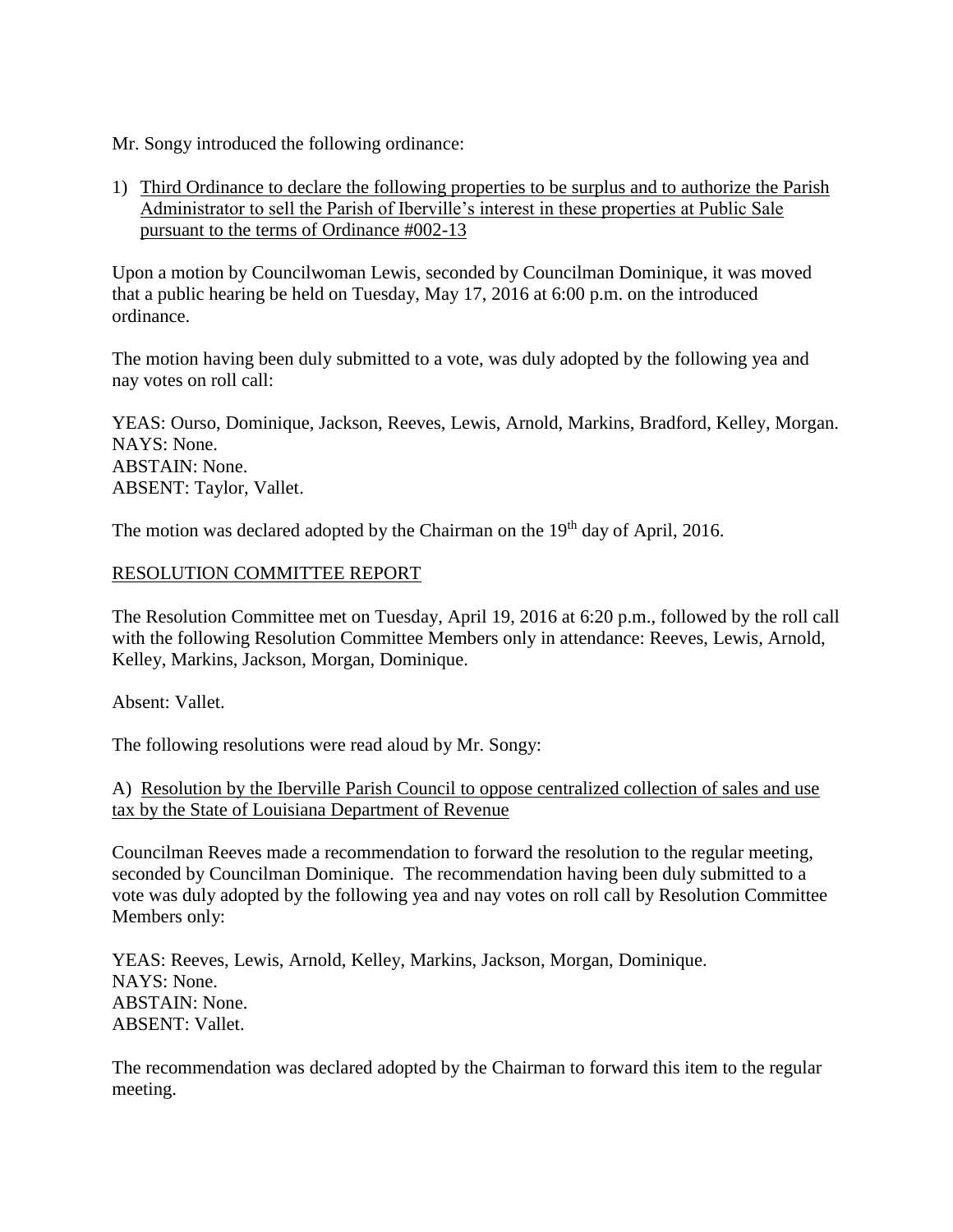During the Regular Meeting:

#### **RESOLUTION IPC# 2016-004**

## **RESOLUTION BY THE IBERVILLE PARISH COUNCIL TO OPPOSE CENTRALIZED COLLECTION OF SALES AND USE TAX BY THE STATE OF LOUISIANA DEPARTMENT OF REVENUE**

 The following resolution was introduced by Councilman Reeves, and seconded by Councilman Jackson.

 WHEREAS, the Iberville Parish Council, Sales and Use Tax Department, is currently the designated collector of all local sales and use tax for Parish taxing bodies in accordance with Louisiana law.

 WHEREAS, the Iberville Parish Sales and Use Tax Department has properly certified and trained staff to address all issues pertaining to the collection of sales and use tax.

 WHEREAS, the Iberville Parish Sales and Use Tax Department handles the collection and distribution of sales and use taxes collected for all taxing bodies in an efficient manner and timely distributes all collected taxes to the taxing bodies for their use.

 WHEREAS, the local sales and use tax bodies do not encounter the bureaucracy and delays that are customarily encountered when dealing with State government agencies. Taxpayers and others are able to have the office telephones answered by an individual knowledgeable with sales and use tax issues rather than listen to a lengthy voice message and are unable to speak to a representative after numerous call attempts.

 WHEREAS, the local sales and use tax department is responsive to the needs of its local taxpayers and best knows and understands the provisions of the local taxing ordinances and regulations. Furthermore in order to effectively enforce and ensure compliance with its ordinances and regulations, the local sales and use tax department and the Parish must be able to administer, collect and distribute the local sales and use tax collections.

 There is no compelling reason to repeal or modify the long standing statutory scheme to provide for a single local authority to collect local sales and use taxes as such practice best serves the needs of local governments.

 WHEREAS, the Iberville Parish Council is opposed to any State legislation that repeals or modifies the collection of local sales and use taxes by a local authority and transfer any of the local agency functions to the Louisiana Department of Revenue & Taxation.

 WHEREAS, the Iberville Parish Council is opposed to HB 825, HB 826 and HB 131 which seek to deprive the local taxing authorities of their ability to administer and regulate their local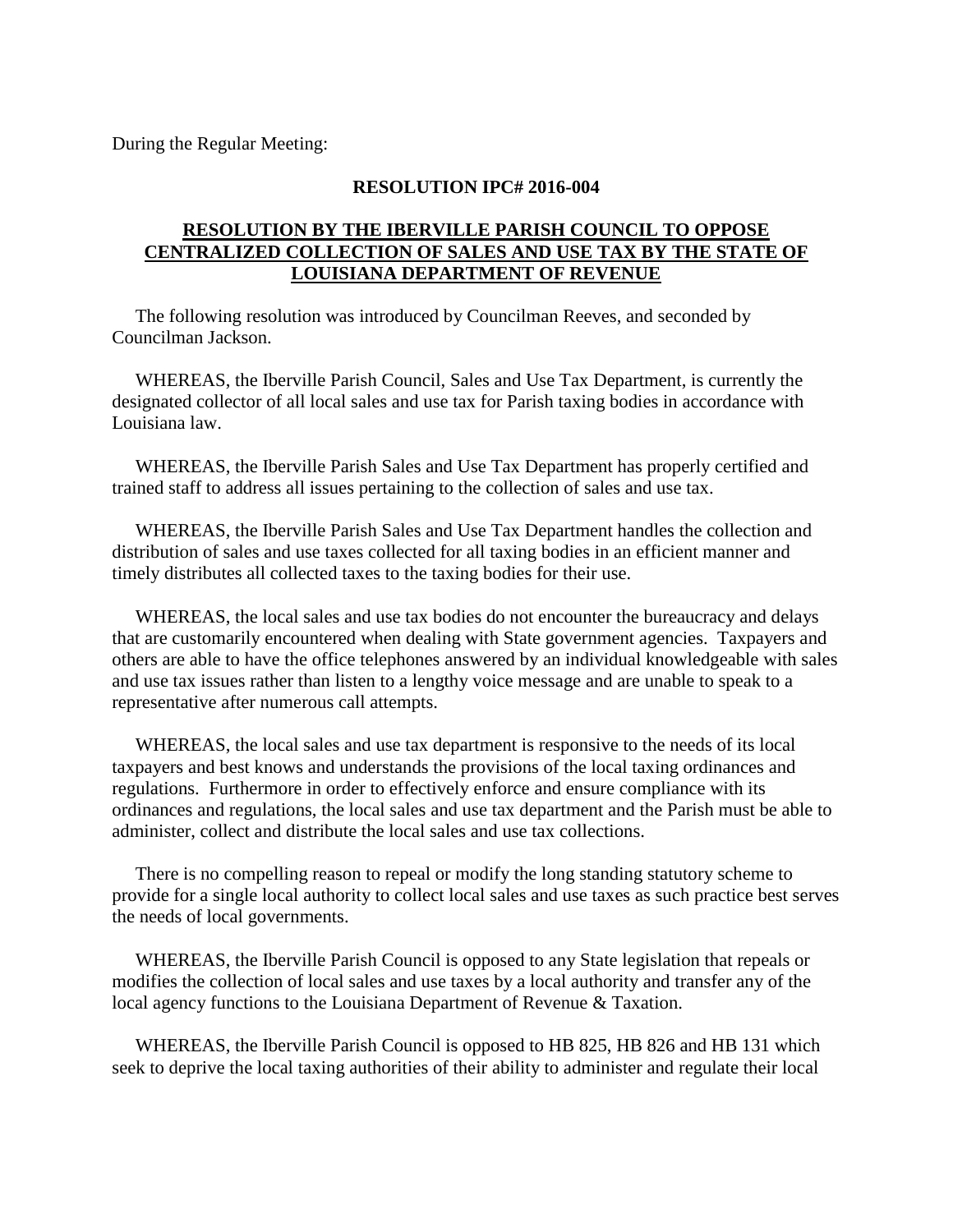sales and use tax ordinances and regulations and best serve the needs of its citizens and taxing bodies.

 WHEREAS, the Iberville Parish Council requests that a certified copy of this resolution be forwarded to the Honorable Governor John Bel Edwards, the Parish's state legislative delegation including the Honorable Troy Brown, Honorable Rick Ward, Honorable Major Thibaut, Honorable Ed Price, Honorable Chad Brown.

The above resolution was duly adopted in regular session this  $19<sup>th</sup>$  day of April, 2016 by the following vote on roll call;

YEAS: Ourso, Dominique, Jackson, Reeves, Lewis, Arnold, Markins, Bradford, Kelley, Morgan. NAYS: None. ABSTAIN: None. ABSENT: Taylor, Vallet.

The resolution was declared adopted by the Chairman on the 19<sup>th</sup> day of April, 2016.

B) Resolution for participation by Iberville Parish Parks and Recreation District in a Parish wide survey/study of current programs and future growth and development of recreational programs for Iberville Parish

Councilman Reeves made a recommendation to forward the resolution to the regular meeting, seconded by Councilman Dominique. The recommendation having been duly submitted to a vote was duly adopted by the following yea and nay votes on roll call by Resolution Committee Members only:

YEAS: Reeves, Lewis, Arnold, Kelley, Markins, Jackson, Morgan, Dominique. NAYS: None. ABSTAIN: None. ABSENT: Vallet.

The recommendation was declared adopted by the Chairman to forward this item to the regular meeting.

During the Regular Meeting:

#### **RESOLUTION IPC 2016-005**

# **RESOLUTION FOR PARTICIPATION BY IBERVILLE PARISH PARKS AND RECREATION DISTRICT IN A PARISH WIDE SURVEY/STUDY OF CURRENT PROGRAMS AND FUTURE GROWTH AND DEVELOPMENT OF RECREATIONAL PROGRAMS FOR IBERVILLE PARISH**

 The following resolution was introduced by Councilman Reeves, and seconded by Councilman Jackson.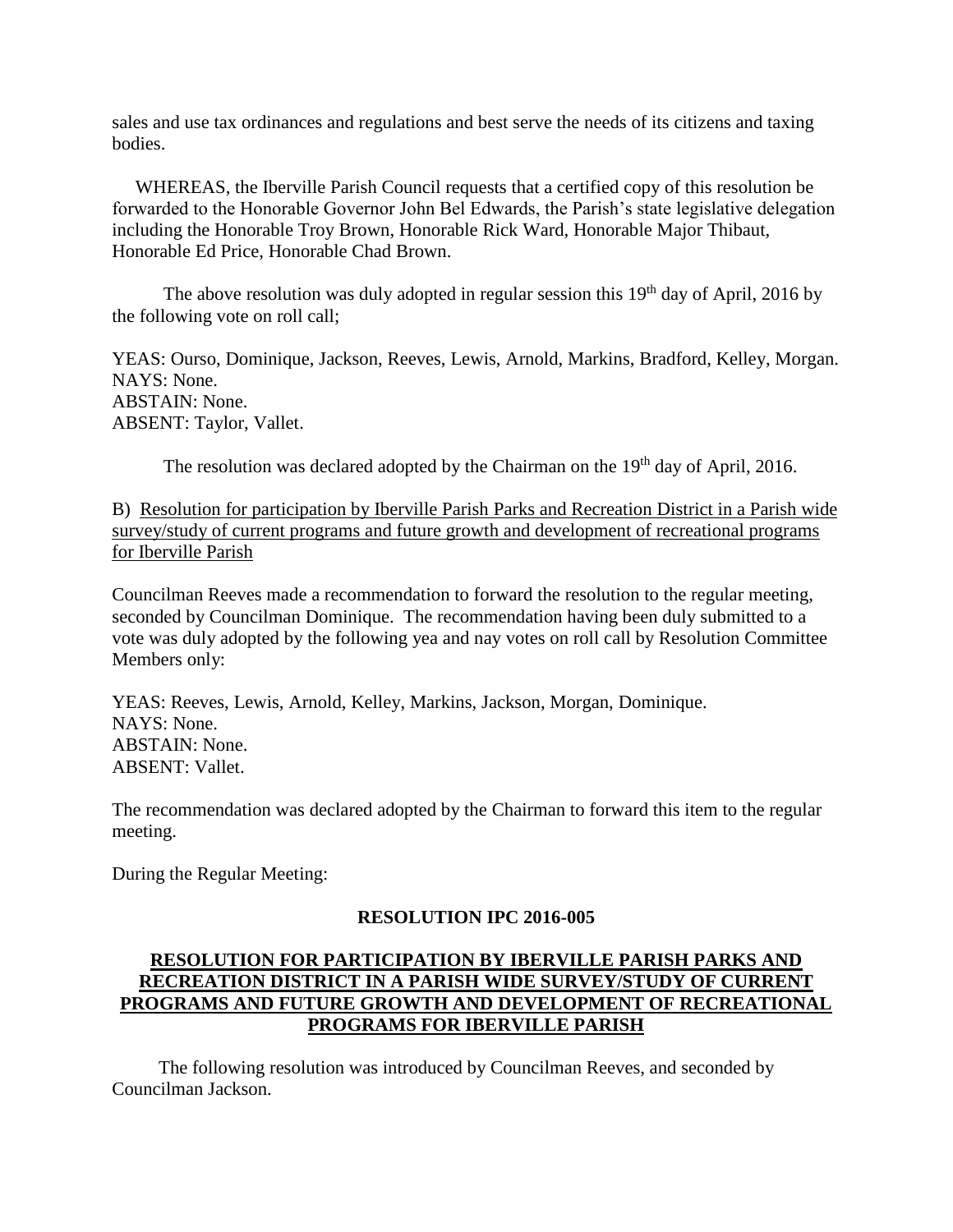WHEREAS, the Iberville Parish Parks and Recreation District was created in 1983 pursuant to La. R.S. 33:4569 to provide for the operation of parks and recreational facilities and programs throughout the Parish. The Iberville Parish Governing Authority is vested with authority to name the seven (7) voting citizen members of the Board of Commissioners.

 WHEREAS, recreational opportunities are essential for the growth and development of Iberville Parish and its six (6) municipalities and a community survey would benefit the future growth and development of the Iberville Parish Parks & Recreation programs and services throughout the Parish.

 WHEREAS, pursuant to the provisions of La. R. S. 33:4569.3(5) the Iberville Parish Parks & Recreation District is directed to adopt and implement a parish wide recreation and parks program in accordance with priorities developed in conjunction with advisory commission members, local elected officials, other community leaders and citizens of Iberville Parish.

 WHEREAS, Iberville Parish Parks & Recreation District has continually provided for the recreational needs of parish residents and in addition has managed and operated the Iberville Parish Civic Center pursuant to an agreement with the Parish Governing Authority.

WHEREAS, Iberville Parish Parks & Recreation District currently operates from the annual collection of a three (3) mill ad valorem tax which is subject to approval from the Parish Governing Authority and by the electors of the Parish.

 WHEREAS, the Iberville Parish Council and Iberville Parish Parks & Recreation District will work cooperatively to ensure that the parks and recreational and other programs are administered to ensure the maximum feasible coordination of recreational programs throughout the Parish.

 WHEREAS, a professional survey and assessment of recreational programs and opportunities for Parish residents would best serve the interest of the citizens, and ensure the maximum efficiency and coordination of recreational programs for Iberville Parish residents.

 WHEREAS, the Iberville Parish Council shall provide for a professional review and survey of current and potential recreational programs throughout Iberville Parish, and through a combined and cooperative effort between the Iberville Parish Council and Iberville Parks & Recreation District the Parish residents will be provided the best recreational programs and opportunities available.

WHEREAS, Iberville Parish Parks & Recreation District should maintain its current services and programs provided for Parish residents and upon conclusion of the professional survey of the Parish for recreational opportunities, the entities shall be in a better position to determine the future programing for recreational opportunities throughout Iberville Parish.

 WHEREAS, the Iberville Parish Council seeks the cooperative participation between the Iberville Parish Parks & Recreation District, the municipalities of Maringouin, Rosedale, Grosse Tete, Plaquemine, White Castle and St. Gabriel, and the Iberville Parish School Board as all